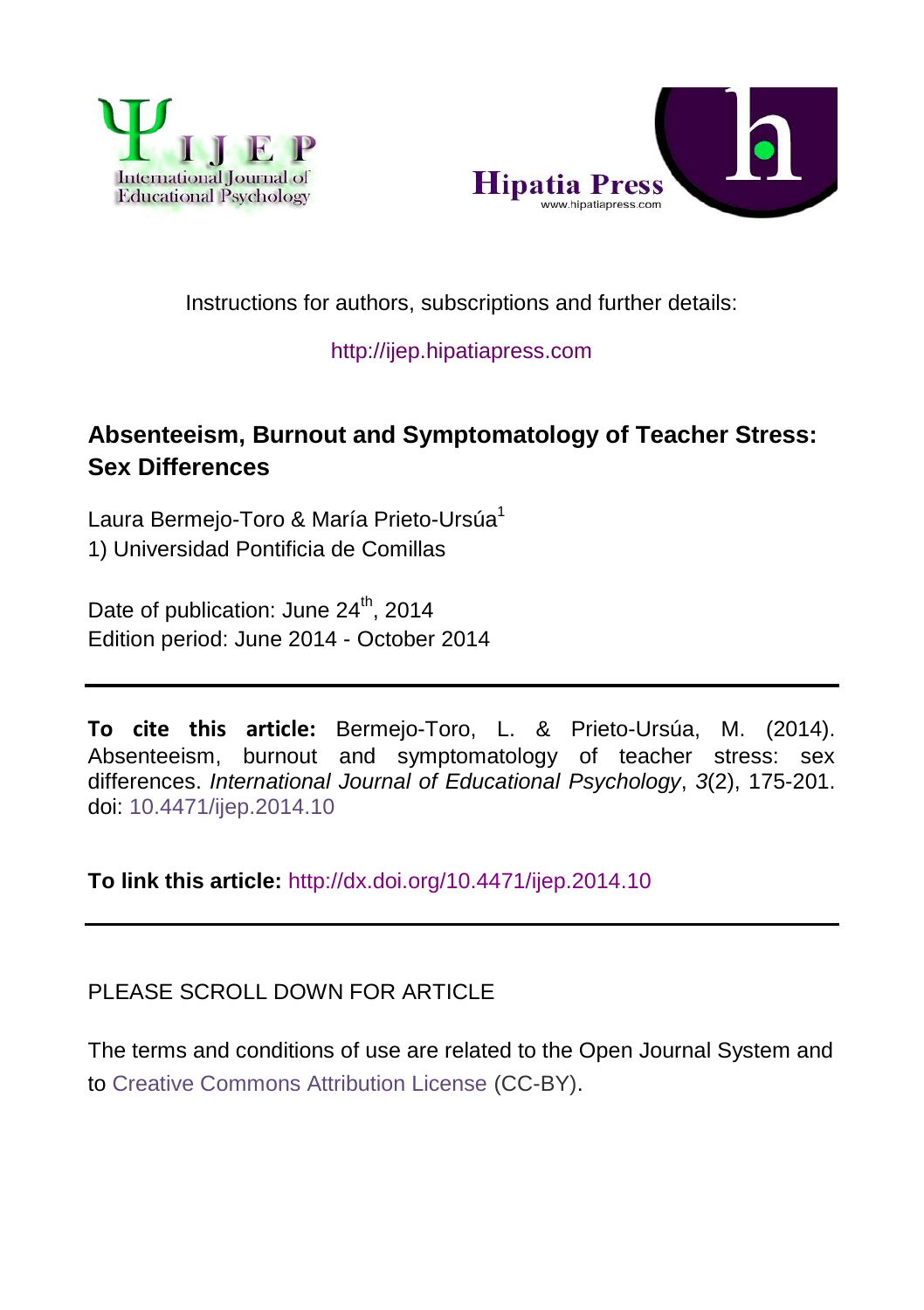*IJEP – International Journal of Educational Psychology, Vol. 3 No. 2 June 2014 pp*. *175-201*

# **Absenteeism, Burnout and Symptomatology of Teacher Stress: Sex Differences**

Laura Bermejo-Toro *Universidad Pontificia de Comillas* María Prieto-Ursúa *Universidad Pontificia de Comillas*

**Abstract**

Although numerous studies have been carried out confirming high levels in symptomatology of stress and depression in the teaching profession, research focusing on sex differences in these problems has been both scarce and inconclusive. The aim of this study is to analyse differences with regards to sex in the incidence of absenteeism, work-related stress, symptomatology of depression, level of burnout and psychiatric symptomatology. The sample consists of 71 Secondary teachers, 31 men and 40 women. The tools used were the Questionnaire of Teacher Burnout (CBP-R), the Beck Depression Inventory (BDI), the Symptomatology Checklist-90-R (SCL-90-R) and a socio-demographic and worksituation questionnaire. Results showed sex differences only in the types of illness that caused sick leaves in men (50% otorhinolaringologycal) and in women (50% psychiatric), and in some of the correlations between Role Stress-Burnout and psychiatric symptomatology that were higher for women than for men. In conclusion, this research supports the results of other studies that have not found different patterns of stress, burnout and depression between female and male teachers.

**Keywords:** teacher stress, absenteeism, burnout, depression, sex differences

2014 Hipatia Press ISSN: 2014-3591 DOI: 10.4471/ijep.2014.10

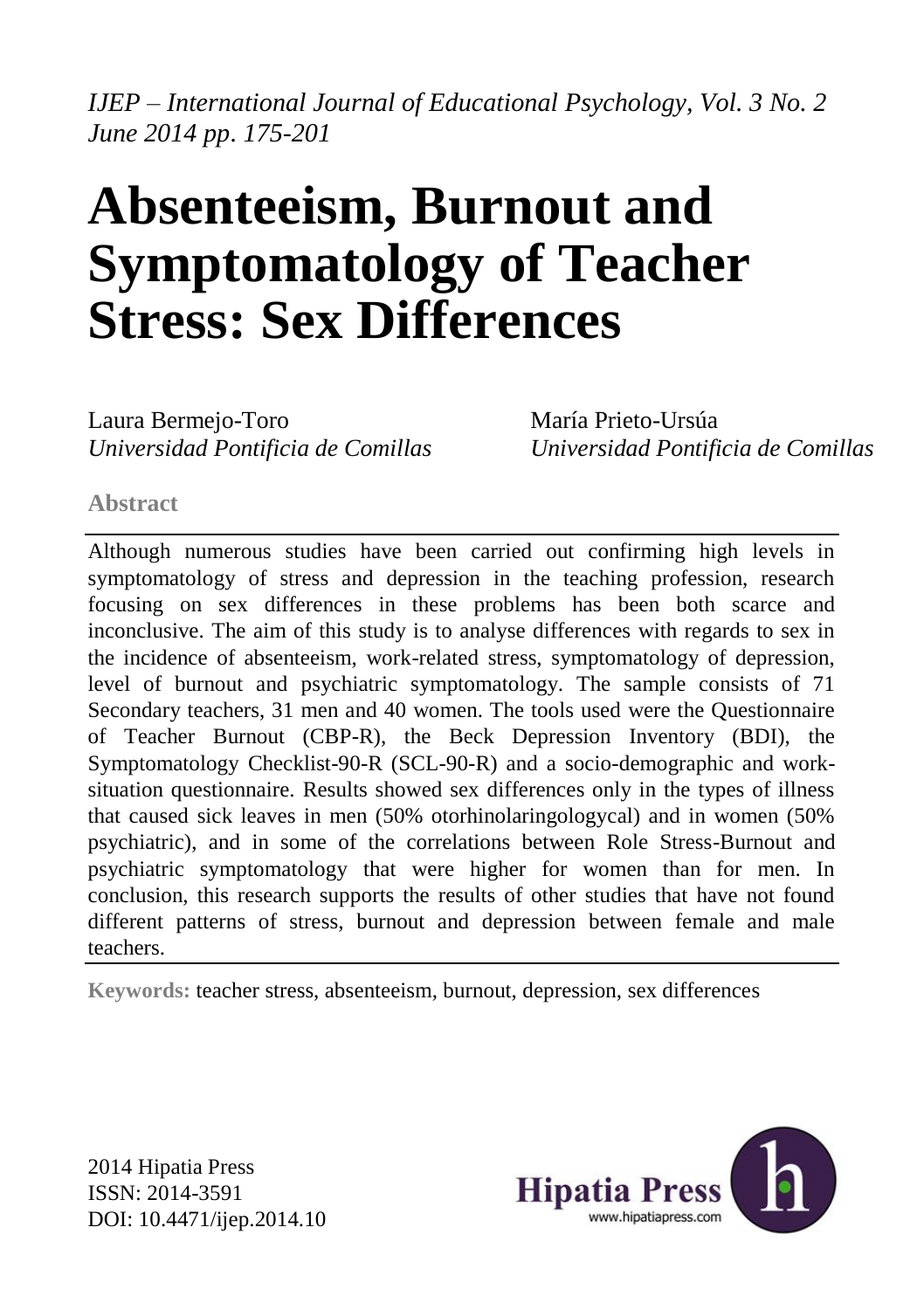*IJEP – International Journal of Educational Psychology, Vol. 3 No. 2 June 2014 pp*. *175-201*

# **Absentismo,** *Burnout* **y Síntomas de Estrés Docente: Diferencias de Sexo**

Laura Bermejo-Toro *Universidad Pontificia de Comillas*  María Prieto-Ursúa *Universidad Pontificia de Comillas*

#### **Resumen**

A pesar de la abundante investigación que confirma los elevados niveles de síntomas de estrés y depresión entre la profesión docente son, sin embargo, relativamente pocos los estudios que analizan las diferencias de sexo en el malestar docente, y los resultados obtenidos no han sido concluyentes. Este estudio tiene como objetivo conocer las diferencias en función del sexo en el absentismo laboral, el estrés laboral, la sintomatología depresiva, el nivel de burnout y en la sintomatología psíquica. La muestra está formada por 71 profesores de secundaria, 31 varones y 40 mujeres. Los instrumentos utilizados son el Cuestionario de Burnout del Profesorado (CBP-R), el Beck Depression Inventory (BDI) y el Symptoms Checklist-90-R (SCL-90-R) y un cuestionario sociodemográfico y laboral. Los resultados mostraron diferencias de sexo sólo en el tipo de dolencia que causó las bajas laborales de varones (el 50% son otorrinolaringológicas) y mujeres (el 50% son psiquiátricas) y en algunas de las correlaciones entre Estrés de Rol-Burnout y sintomatología psiquiátrica que fueran más altas en mujeres que en hombres. En conclusión, esta investigación apoya los resultados de otros estudios que no encontraban patrones distintos de estrés, burnout y depresión entre profesores y profesoras.

**Palabras clave:** estrés docente, absentismo, burnout, depresión, diferencias de sexo

2014 Hipatia Press ISSN: 2014-3591 DOI: 10.4471/ijep.2014.10

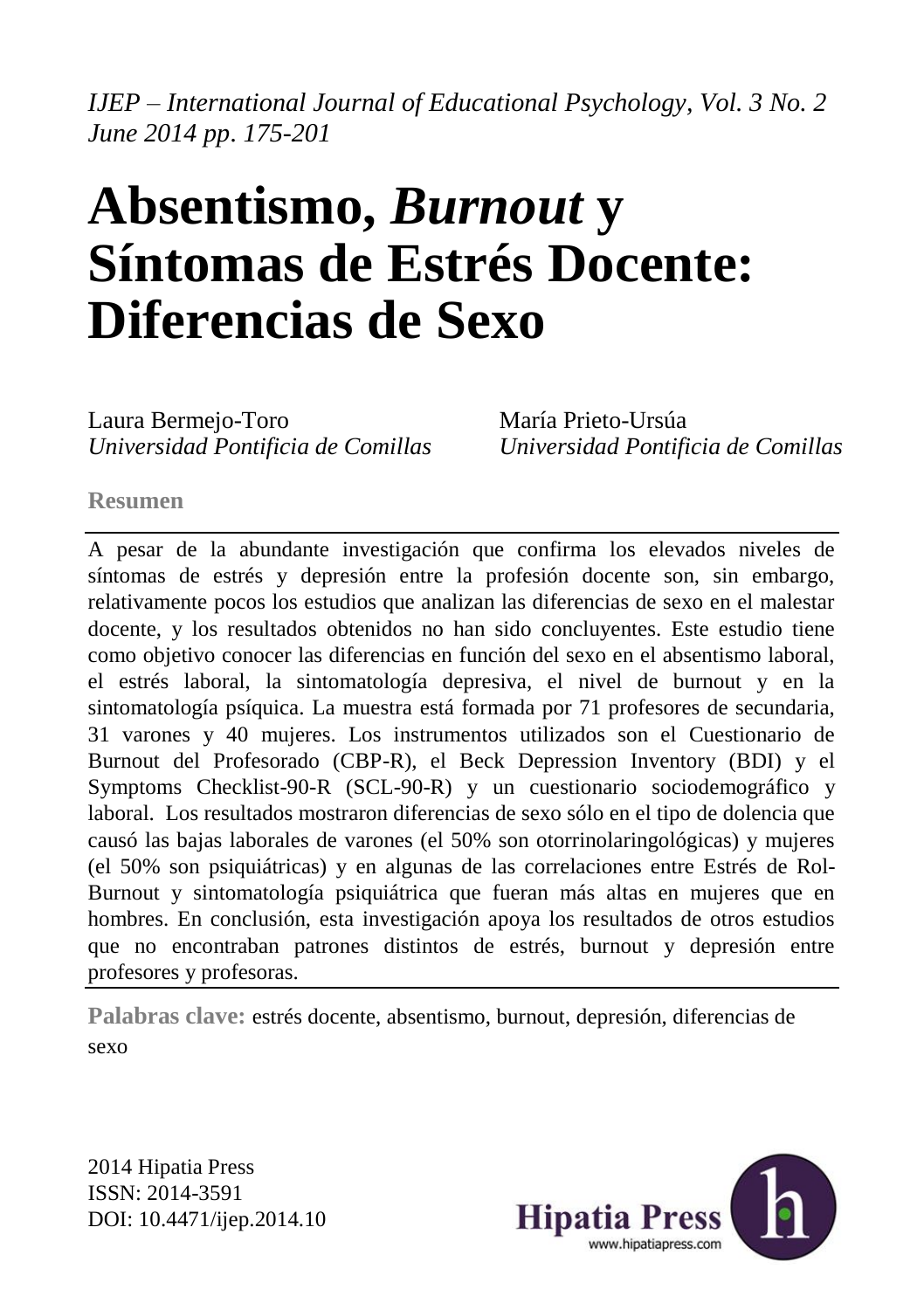he significant level of symptomatology of stress, burnout and depression in the teaching profession has been recognized for several years now, and has been the subject of a variety of studies by various authors in several countries [\(Durán, Extremera, Rey,](#page-25-0)  [Fernández-Berrocal & Montalbán, 2006](#page-25-0); [Gil-Monte, Carlotto, & Gonçalves](#page-25-1)  [Câmara, 2011](#page-25-1); [Kyriacou, 2001;](#page-26-0) [Kokkinos, 2007;](#page-26-1) [Mearns & Cain, 2003;](#page-26-2) [Montgomery & Rupp, 2005;](#page-27-0) [Manassero, Fornés, Fernández, Vázquez &](#page-26-3)  [Ferrer, 1995;](#page-26-3) [Steinhardt, Smith Jaggars, Faulk, & Gloria, 2011;](#page-27-1) [Tang, Au,](#page-27-2)  [Schwarzer & Schmitz, 2001\)](#page-27-2). **T**

However, research focusing on sex differences in teacher uneasiness is few and is far from conclusive. Following is a summary of the conclusions reached in relevant studies dealing with the factor of sex and its relation to different indicators of teacher uneasiness.

## **Sex Differences in Symptomatology**

The different studies carried out on sex differences and teachers` health problems point in the same direction; female teachers seem to have a higher incidence of health problems and they tend to have different types of problems than male teachers, with more work absence for psychiatric causes.

In a study by Esteve [\(1987\)](#page-25-2) regarding health problems in a sample of teachers, the amount of sick leave taken for health reasons was greater in women than in men (leaves for maternity and childbirth were included in this category). Male teachers had a higher incidence of digestive and cardiovascular illness, while in the women the neuropsychopathic, genitourinary and obstetric problems were considerably greater, although this margin is statistically conditioned by the author's inclusion of maternity leave.

Guerrero [\(1996\)](#page-26-4) found a higher frequency in the female gender for leaves taken in all of the medical specializations analysed in a study carried out over the course of five school-years with teachers in Badajoz, a city in the south of Spain. In the specific case of leaves taken for psychiatric motives she discovered that in the categories of anxiety and depression disorders the rate for female teachers was more than double that of the male teachers.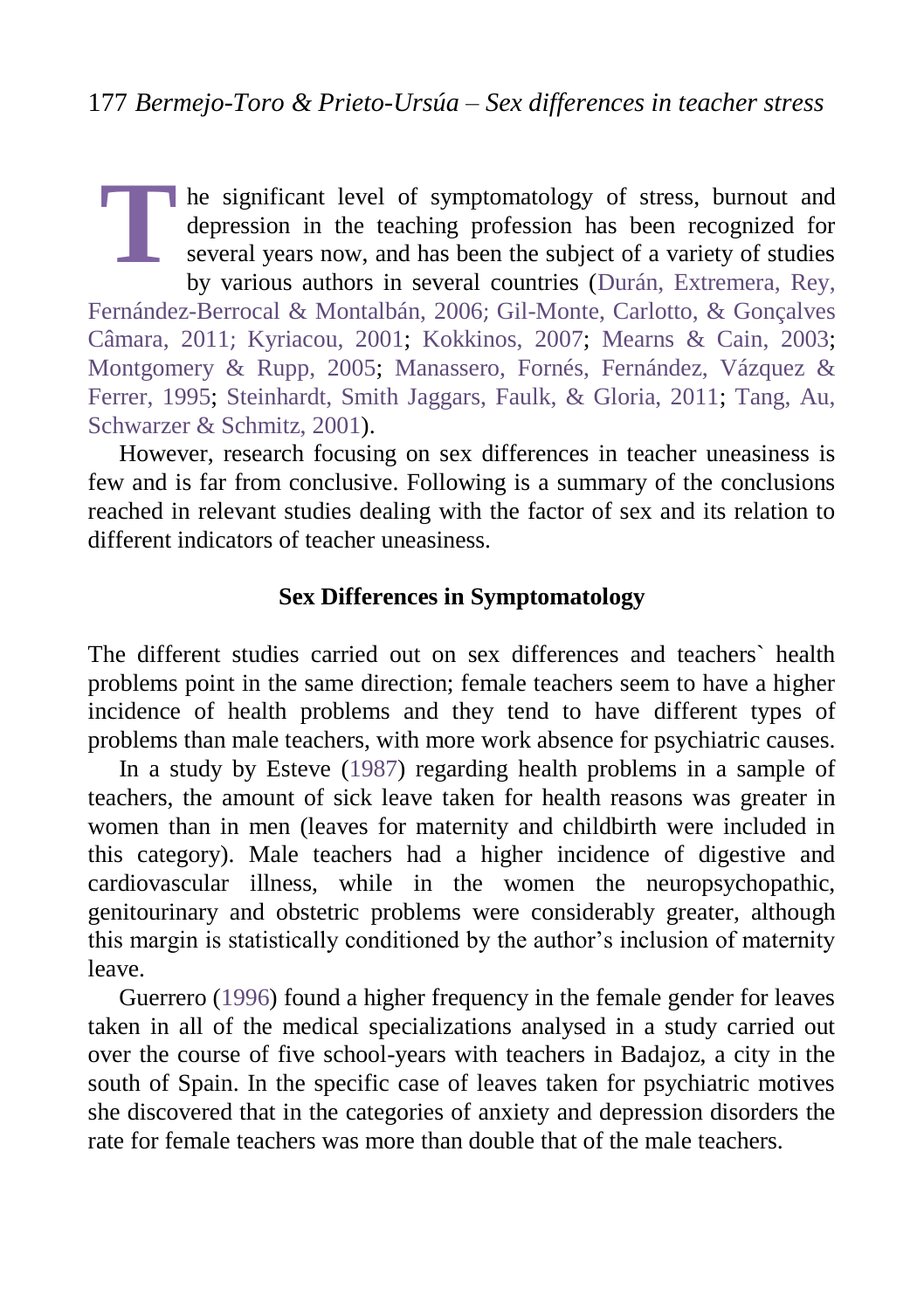The report carried out by Spanish Ministry of Education and Culture about The State of Spanish Education System in 1997-1998, pointed out that the total number of sick leaves taken by Primary and Secondary teachers in that academic year was 29107, of which 21234 were leaves taken by female teachers and 7873 were of their male counterparts. However, 60.7% of the teachers were women and 39.3% men.

In their studies about work-related stress and other health problems affecting teachers, Matud, García, and Matud [\(2002\)](#page-26-5) found significant differences corresponding to sex in Primary and Secondary School teachers, with women showing more somatic symptomatology than their male counterparts and the men showing a higher incidence of allergic symptoms than women.

#### **Sex Differences in Teacher Burnout**

As far as research that focuses on analysing the possible sex differences in the levels of work-related stress and burnout [\(Byrne, 1999;](#page-24-0) [Eichinger, 2000\)](#page-25-3), results are not so clear. Along with studies that show a higher rate of stress and/or burnout in women [\(Abraham, 1986;](#page-24-1) [Martínez-Abascal & Bornás,](#page-26-6)  [1992;](#page-26-6) [Antoniou, Polychromi & Vlachakis, 2006\)](#page-24-2), there are other studies showing a greater incidence of stress and burnout among men [\(Cordeiro et](#page-25-4)  [al, 2003;](#page-25-4) [Manassero et al, 1995;](#page-26-3) [Moreno-Jiménez, Garrosa & González,](#page-27-3)  [2000\)](#page-27-3) and yet other studies that reflect no significant difference in the level of stress and burnout in men and women [\(Capel, 1992;](#page-25-5) [Eichinger, 2000;](#page-25-3) [Matud et al., 2002\)](#page-26-5).

Among the first group of studies is that of Abraham [\(1986\)](#page-24-1), which shows a tendency for female teachers to have a higher rate of burnout, although the author points out the fact that it is difficult to rule out the possibility that this may be due in part to the women's tendency to have a greater acceptance of their emotional and affective problems, as opposed to the greater negation of these types of problems by men.

Similar results were obtained in a study performed by Martínez-Abascal and Bornás [\(1992\)](#page-26-6) with a sample of 97 Primary School teachers. Considerable differences were found in this research between men and women with regard to the stress variable, measured with the *Teacher Stress Questionnaire* (TSQ), which indicated that a higher percentage of female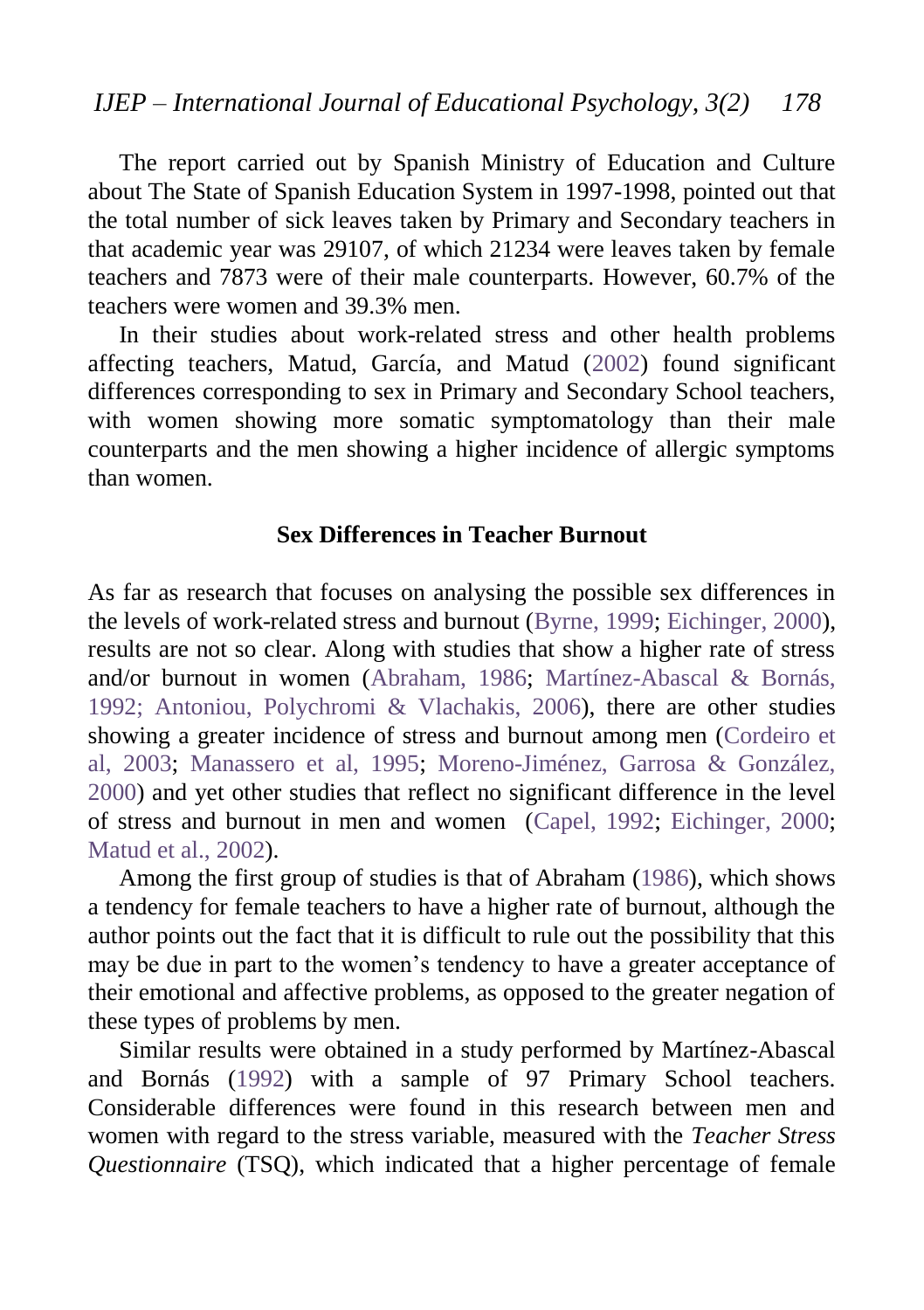teachers considered the teaching profession to be very or extremely stressful. Approximately 66% of male teachers and 83% of women were found to have medium or high levels of stress.

Antoniou et al. [\(2006\)](#page-24-2) in their study with 493 primary and secondary school teachers also found that female teachers experienced significantly higher levels of occupational stress, specifically with regards to three stress factors: "interaction with students and colleagues", "teachers' workload" and "students' progress". In addition, females reported higher levels of "emotional exhaustion" compared to their male counterparts.

However, some studies find a greater prevalence of total burnout in male teachers [\(Beer & Beer, 1992;](#page-24-3) [Cordeiro et al., 2003;](#page-25-4) [León-Rubio, León-Pérez](#page-26-7)  [& Cantero, 2013;](#page-26-7) [Moreno-Jiménez et al., 2000\)](#page-27-3). The meta-analysis carried out by Purvanova and Muros [\(2010\)](#page-27-4) concluded that a differentiated expression of burnout dimensions exists depending on gender; women tended to score higher in *emotional exhaustion* and men in *depersonalization*. A widespread find is that of the higher incidence in men of the dimension *depersonalization*, in assistance professions in general [\(Maslach, Schaufeli & Leiter, 2001\)](#page-26-8), as well as in the teaching profession [\(Byrne, 1991;](#page-24-4) [Greenglass, Burke & Ondrack, 1990;](#page-26-9) [León-Rubio et al, 2013;](#page-26-7) [Manassero et al.,1995;](#page-26-3) [Moreno-Jiménez et al., 2000;](#page-27-3) [Rey, Extremera &](#page-27-5)  [Pena, 2012\)](#page-27-5). Some studies have found higher levels of *lack of personal realization* in male teachers than in female teachers [\(León-Rubio et al,](#page-26-7)  [2013\)](#page-26-7). In the study of Lau, Yuen & Chan [\(2005\)](#page-26-10) gender differences were found in all three burnout dimensions. Female teachers were significantly more burned-out in emotional exhaustion and personal accomplishment but were less depersonalizing than male teachers. Rey et al. [\(2012\)](#page-27-5) in their sample of 727 teachers only found significant differences between men and women in the *depersonalization* dimension of burnout, as pointed out above, although they discovered differences in all dimensions of *work engagement*, with higher scores of women in *vigor*, *dedication* and *absorption*.

However, there are also some research exercises in which no significant sex differences in burnout were found [\(Capel, 1992\)](#page-25-5). León-Rubio et al. [\(2013\)](#page-26-7) did not find significant differences in the dimension *emotional exhaustion* in their simple of 578 teachers.

Some authors point out the possibility that stress and burnout levels are similar in both genders, but are caused by different factors, playing work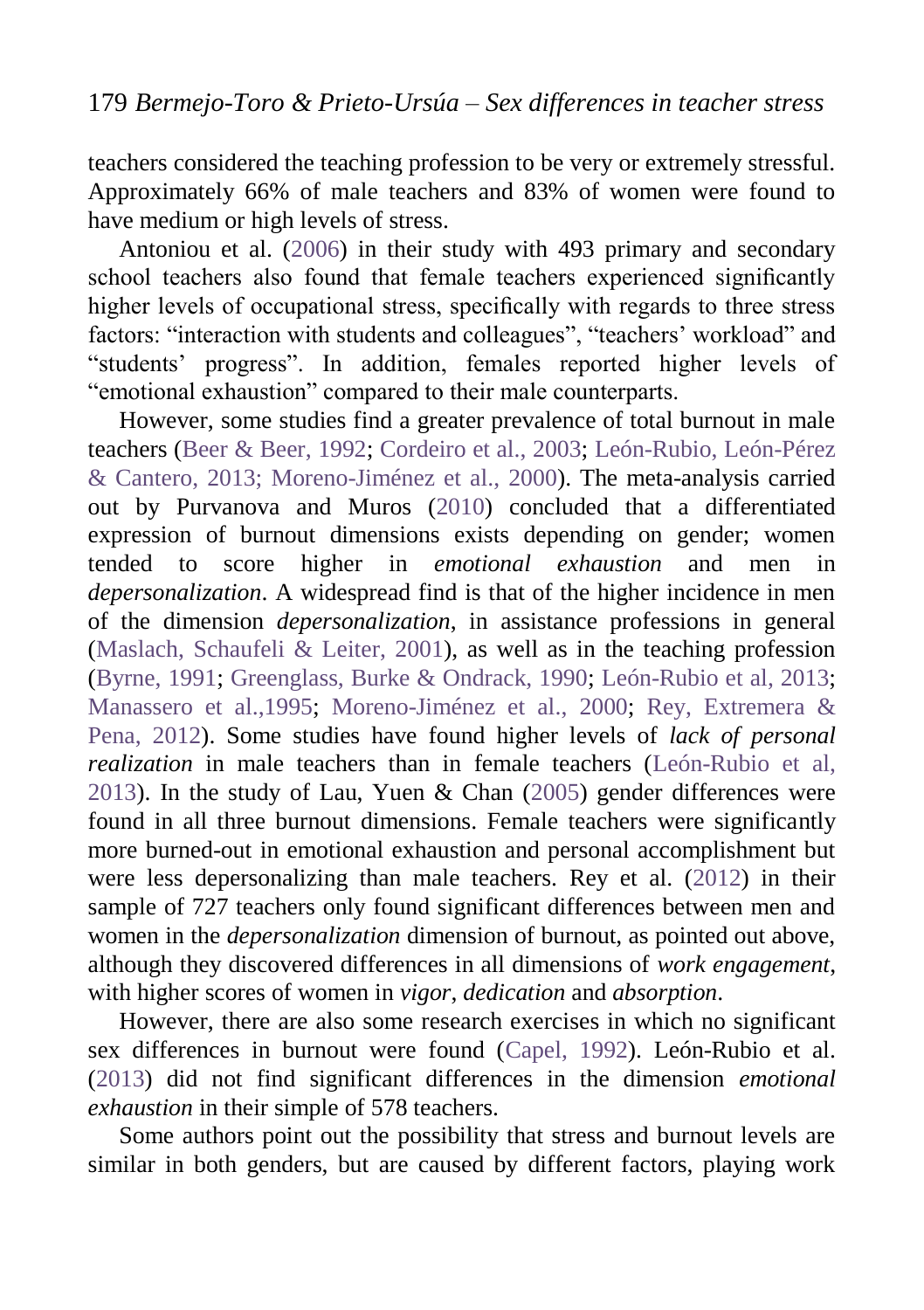context variables an important role [\(León-Rubio et al., 2013\)](#page-26-7). It is possible that men and women perceive in a different way work and organizational factors related to burnout.

#### **Sex Differences in Teacher Depression**

Finally, regarding to another teacher uneasiness indicator, the level of depression, Martínez-Abascal and Bornás [\(1992\)](#page-26-6) and Matud et al. [\(2002\)](#page-26-5) have not discovered differences between female and male teachers in depressive symptomatology.

Therefore, although some studies seem to coincide in citing women as being more prone to suffering some of the symptoms derived from teacher uneasiness, the results are somewhat contradictory. This could be due to the disparity of the variables analysed and of the instruments used to assess these variables. What does seem clear though is the need to continue compiling data in the hope of determining whether sex does indeed play a role in the different ways teachers are affected by symptoms of their workrelated health problems.

### **The Present Study**

The aim of this study, then, is to analyse with regard to sex variable the various indicators of teacher unwellness, which include absenteeism, workrelated stress, symptoms of depression, burnout level and psychiatric symptomatology.

Due to the various approaches to the concept and measurement of burnout [\(Cox, Tisserand & Taris, 2005\)](#page-25-6) we consider necessary to specify that, in this work, we are going to assume the burnout conceptualization that Maslach et al. [\(2001\)](#page-26-8) propose. This conceptualization differentiates three components of burnout: *Exhaustion*, *Depersonalisation* and *Lack of Personal Accomplishment.* 

After the literature review about this topic, we are expecting for a higher level of absenteeism among women, due to the usual sex differences in health problems. We also expect to find higher levels of burnout in male teachers than in the female teachers, particularly in the dimension *Depersonalization*, and similar levels of depressive symptoms in both sexes.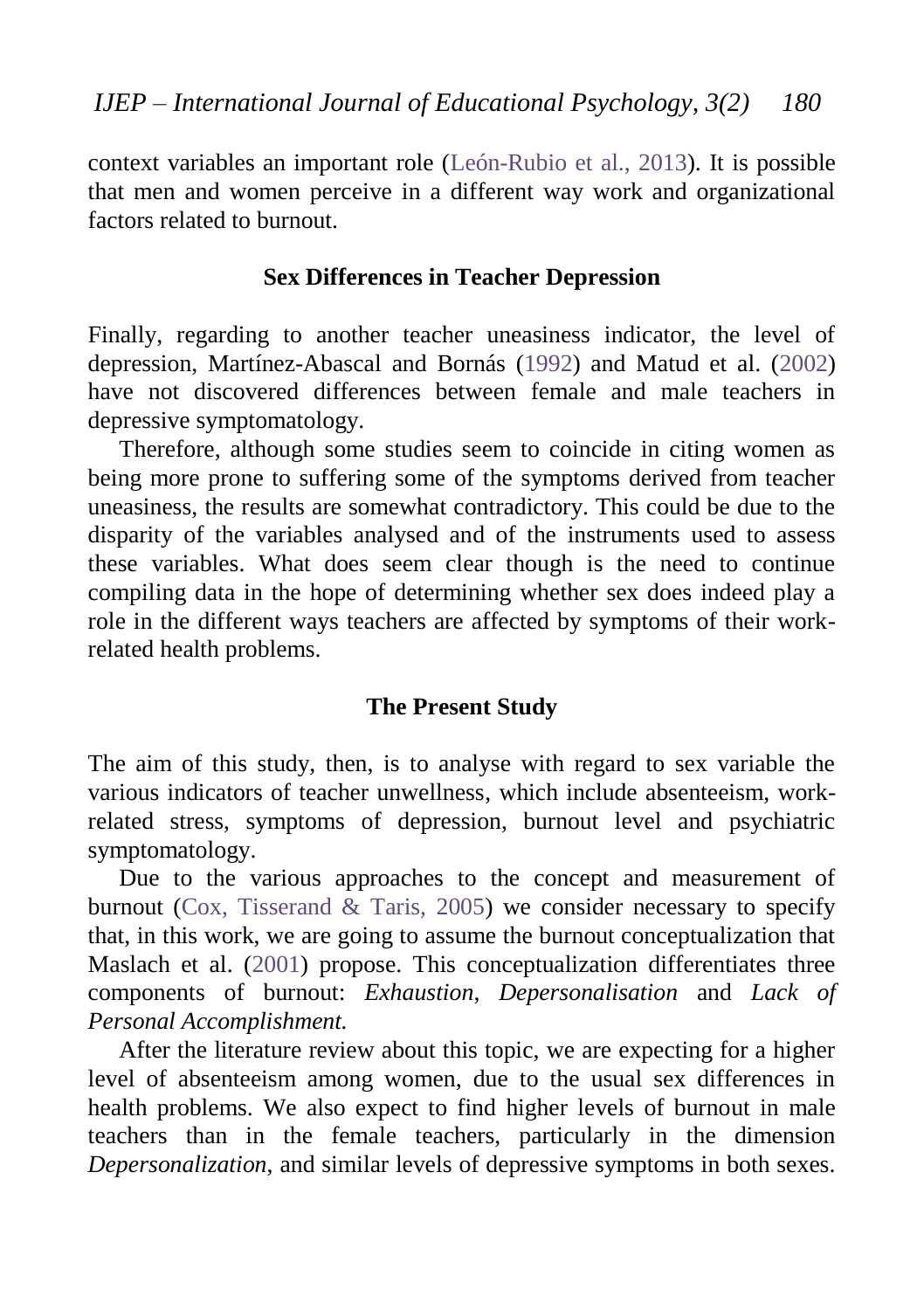181 *Bermejo-Toro & Prieto-Ursúa – Sex differences in teacher stress*

Finally, we hypothesised a greater level of psychical symptomatology among women teachers, and a different kind of health problems between both sexes.

#### **Method**

### **Participants**

The sample consists of 71 teachers, 31 male and 40 female, of Secondary Education from three schools in the Comunidad de Madrid (Spain), with an average age of  $42.87$  (SD = 10.17) and  $40.49$  years (SD = 10.40) respectively. Table 1 gives some of the characteristics of the work situation of both groups.

The criteria for inclusion in the sample were that the respondents be teachers in one of these centres and that they participate voluntarily and anonymously in the research.

Table 1

*Work-related characteristics of male and female teachers of the sample*

| <i>Characteristics</i>  |                    |    | Men $(n = 31)$ | Women $(n = 40)$ |                     |  |
|-------------------------|--------------------|----|----------------|------------------|---------------------|--|
|                         |                    | n  | $\%$           | $\boldsymbol{n}$ | $\%$                |  |
| Age at which teaching   | $18-23$ years      | 14 | 45.2           | 13               | 33.3                |  |
| began                   | 24-29 years        | 16 | 51.6           | 21               | 53.8                |  |
|                         | 30 years or older  | 1  | 3.2            | 5                | 12.8                |  |
| Number of groups taught | $1 - 4$            | 17 | 54.8           | 14               | 36.8                |  |
|                         | 5 or more          | 14 | 45.2           | 24               | 63.2                |  |
| Number of students      | Fewer than 60      | 13 | 41.9           | 10               | 25                  |  |
|                         | Between 60 and 240 | 15 | 48.4           | 29               | 72.5                |  |
|                         | More than 240      | 3  | 9.7            | 1                | 2.5                 |  |
| Weekly hours of classes | Up to 20 hours     | 12 | 38.7           | 21               | 52.5                |  |
| taught                  | More than 20 hours | 19 | 61.3           | 19               | 47.5<br>(continued) |  |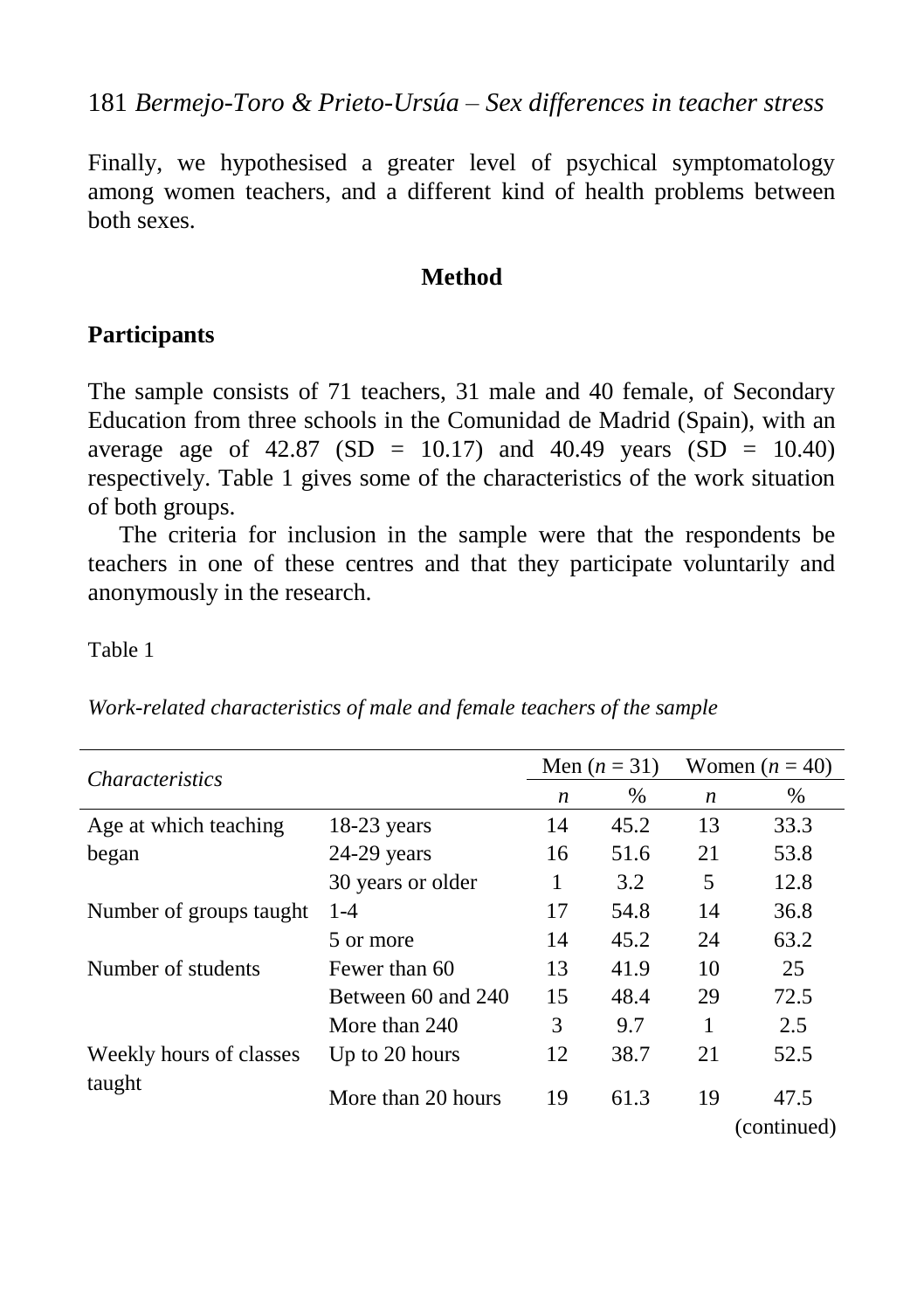| <i>Characteristics</i>  |                                               |                  | Men $(n = 31)$ | Women $(n = 40)$ |      |  |
|-------------------------|-----------------------------------------------|------------------|----------------|------------------|------|--|
|                         |                                               | $\boldsymbol{n}$ | $\%$           | $\boldsymbol{n}$ | $\%$ |  |
|                         |                                               |                  |                |                  |      |  |
| Type of subjects taught | Humanities and<br>Social Sciences             | 10               | 32.3           | 24               | 61.5 |  |
|                         | Experimental and/or<br><b>Health Sciences</b> | 6                | 19.4           | 6                | 15.4 |  |
|                         | <b>Technological Fields</b>                   | 12               | 38.7           | 5                | 12.8 |  |
|                         | Other                                         | 3                | 9.7            | 4                | 10.3 |  |
| Correspondence          | Little or none                                | 3                | 9.7            | 6                | 15   |  |
| Formation-Subjects      | Fair amount                                   | 8                | 25.8           | 10               | 25   |  |
|                         | Much                                          | 20               | 64.5           | 24               | 60   |  |
| Tutor                   | Yes                                           | 20               | 64.5           | 17               | 42.5 |  |
|                         | N <sub>0</sub>                                | 11               | 35.5           | 23               | 57.5 |  |
| Other responsibilities  | Yes                                           | 12               | 38.7           | 13               | 33.3 |  |
|                         | No                                            | 19               | 61.3           | 26               | 66.7 |  |

## *IJEP – International Journal of Educational Psychology, 3(2) 182*

### **Measures**

To define operatively the variables selected in this research and to assess the levels of stress, burnout, symptoms of depression and psychiatric symptomatology, three validated instruments for self-evaluation were given to the participants along with a questionnaire designed by the investigators to furnish information about absenteeism and about the work situation of the teachers. These instruments are described below.

- *Questionnaire on Teacher Burnout (Cuestionario de Burnout del Profesorado) (CBP-R)* (Moreno-Jiménez, Garrosa & González, 2000). The CBP-R consists of three factors: Factor I (*Stress and Burnout)*, Factor II (*Disorganization)* and Factor III *(Administrative Problems).* For this study we have used only the information from Factor I, which consists of two subcategories:
	- o Role stress, which analyses the stress caused by Role dysfunctions. This category includes 13 items, such as, "I find very stressful being attentive to the students´ individual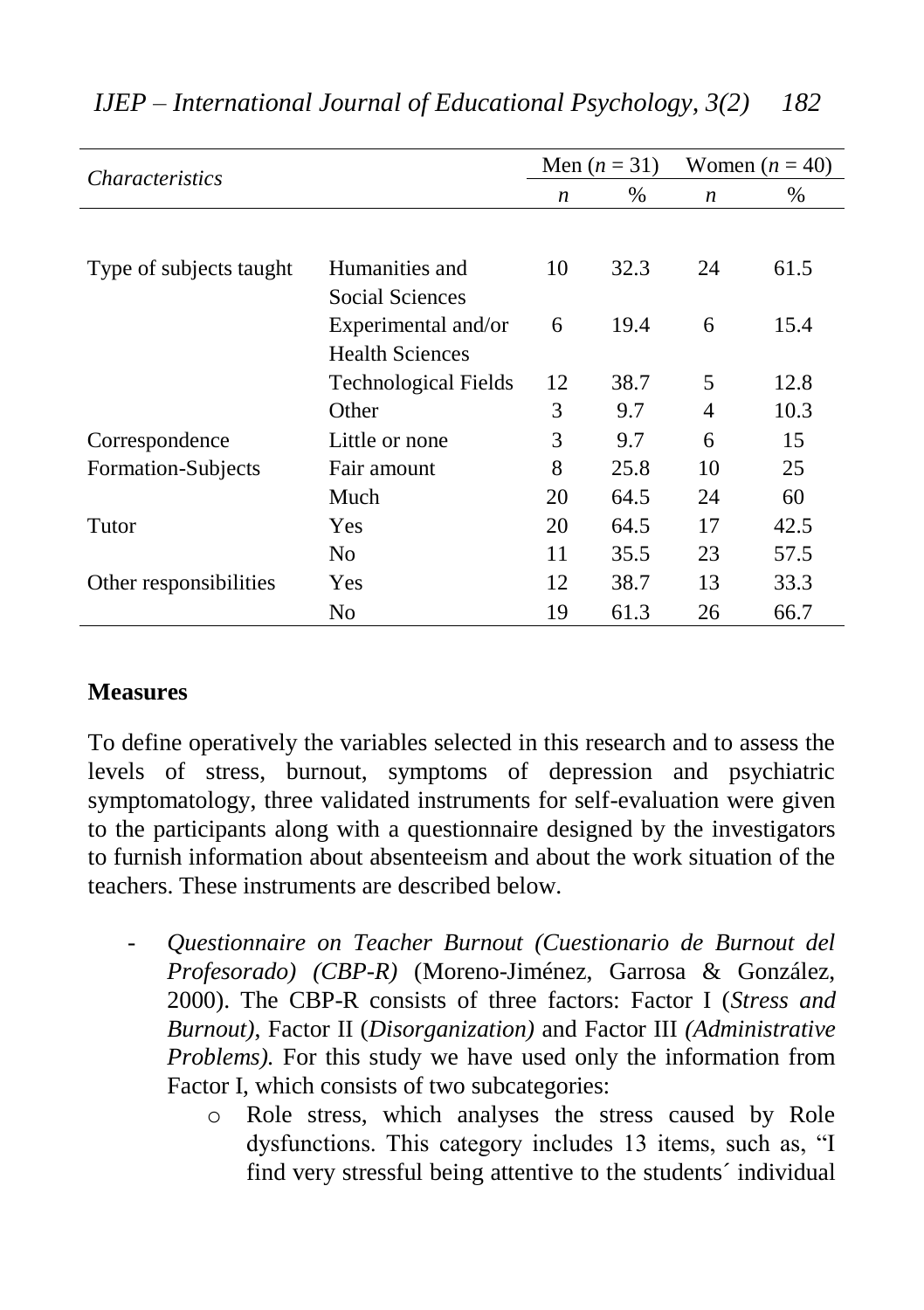problems or needs" and "The requirements of my job are too high".

o Burnout, which deals with those questions pertaining to the process of burnout and its three dimensions: *Emotional Exhaustion* (8 items, e.g. "Every day I feel anxious and strained when I go to work")*, Depersonalisation* (4 items, e.g. "I feel that students are the enemy") and *Lack of Personal Realization* (7 items, e.g. "Generally I feel very happy with my job")*.*

The response categories were given on a 5-point scale ranging from "Absolutely disagree" to "Absolutely agree".

As far as the reliability of the instrument as a whole, we obtained a very high rating of internal consistency Alpha – Cronbach ( $\alpha = .92$ ). Moreno-Jiménez et al. (2000) also obtained a very high reliability for the total scale  $(\alpha = .91)$ .

- *Symptoms Checklist-90-R (SCL-90-R)* (Derogatis, 1977). We used the Spanish version of the instrument, designed by Gonzalez de Rivera, De las Cuevas, Rodríguez-Abuin and Rodríguez-Pulido (2002). The SLC-90-R has ninety items and is divided into nine scales which evaluate nine dimensions of psychiatric symptomatology: *Somatization* (e.g., "Headache"*,* "Trouble getting your breathe"); *Obsession-Compulsion* (e.g., "Unwanted thoughts, words, or ideas that won't leave your mind", "Having to check and double-check what you do")*, Interpersonal Sensitivity* (e.g., "Feeling shy or uneasy with the opposite sex")*, Depression* (e.g., "Feeling low in energy or slowed down")*, Anxiety* (e.g., "Nervousness or shakiness inside"*, Hostility* ("Feeling easily annoyed or irritated")*, Phobic Anxiety* (e.g., "Feeling afraid in open spaces or on the streets")*, Paranoid Ideation* (e.g., "Feeling that most people cannot be trusted") and *Psychoticism* (e.g. "The idea that someone else can control your thoughts"). The response categories were given on a 5-points scale ranging from "Not at all" to "Extremely". This instrument also offers the option of calculating three global indexes of unwellness: The G*lobal Severity Index (GSI*),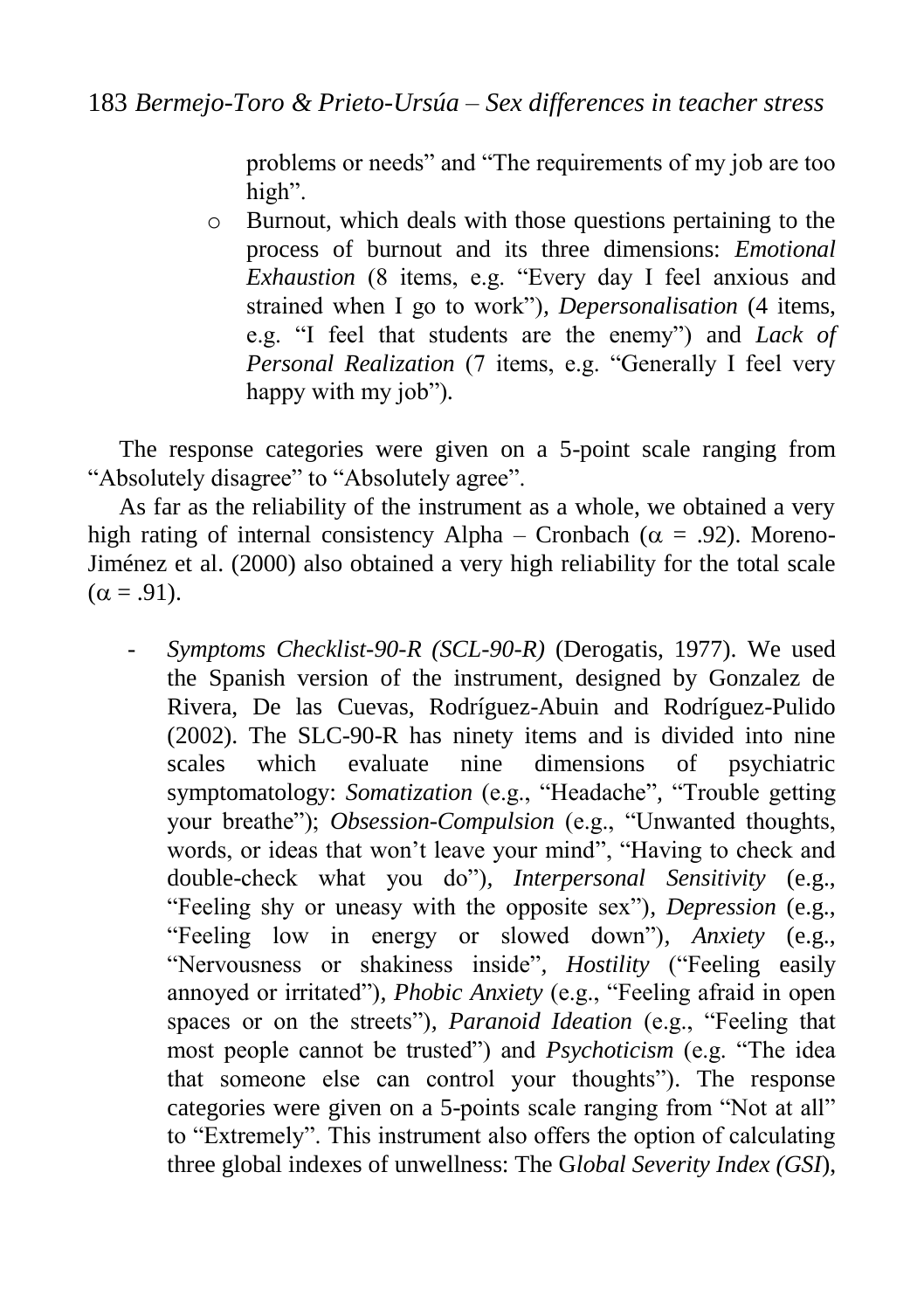the *Positive Symptom Total (PST*) and the *Positive Symptom Distress Index* (*PSDI).* The GSI, together with the average scores of the symptomatic dimensions, were the indexes we used in this study for those statistical analyses which included psychopathological symptomatology. A high level of internal consistency was also obtained in the application of the SCL-90-R in this study ( $\alpha = .96$ ). In the original instrument from Derogatis the Alpha coefficient values in the nine dimensions ranged from .81 to .90.

- Beck Depression Inventory (BDI) (Beck, Rush, Shaw & Emery, 1979). We used the self-administered model of this revised version of the inventory, adapted and translated by Vázquez and Sanz (1991). This inventory consists of twenty-one questions about how the subject has been feeling in the last week. Each question has a set of at least four possible answer choices, ranging in intensity. For example, (0) "I do not feel sad", (1) "I feel sad", (2) "I am sad all the time and I can't snap out of it", (3) "I am so sad or unhappy that I can't stand it". The current application of the inventory achieved an alpha of .78. In the Spanish version from Vázquez and Sanz (1991) the Alpha reliability coefficient was .83.
- A self-report questionnaire designed for the research, which provided relevant socio-demographic and work-situation variables (*age, gender, age at which the profession was begun, number of groups and students taught to, weekly hours of class given, field of knowledge of the subjects given, relation between subjects taught and the teacher's formation, whether the teacher is tutor of a group and whether he/she has any administrative role)* and data referring to absenteeism (*number of sick leaves taken the previous school year, number of days of these leaves, medical speciality to which these leaves were attributed, number of workdays missed but not officially considered leaves).*

## **Procedure**

We accessed to the sample after telephone and personal contact with the principals and other supervisors of five secondary schools located in the region of Madrid (Spain). In these contacts we informed the principals about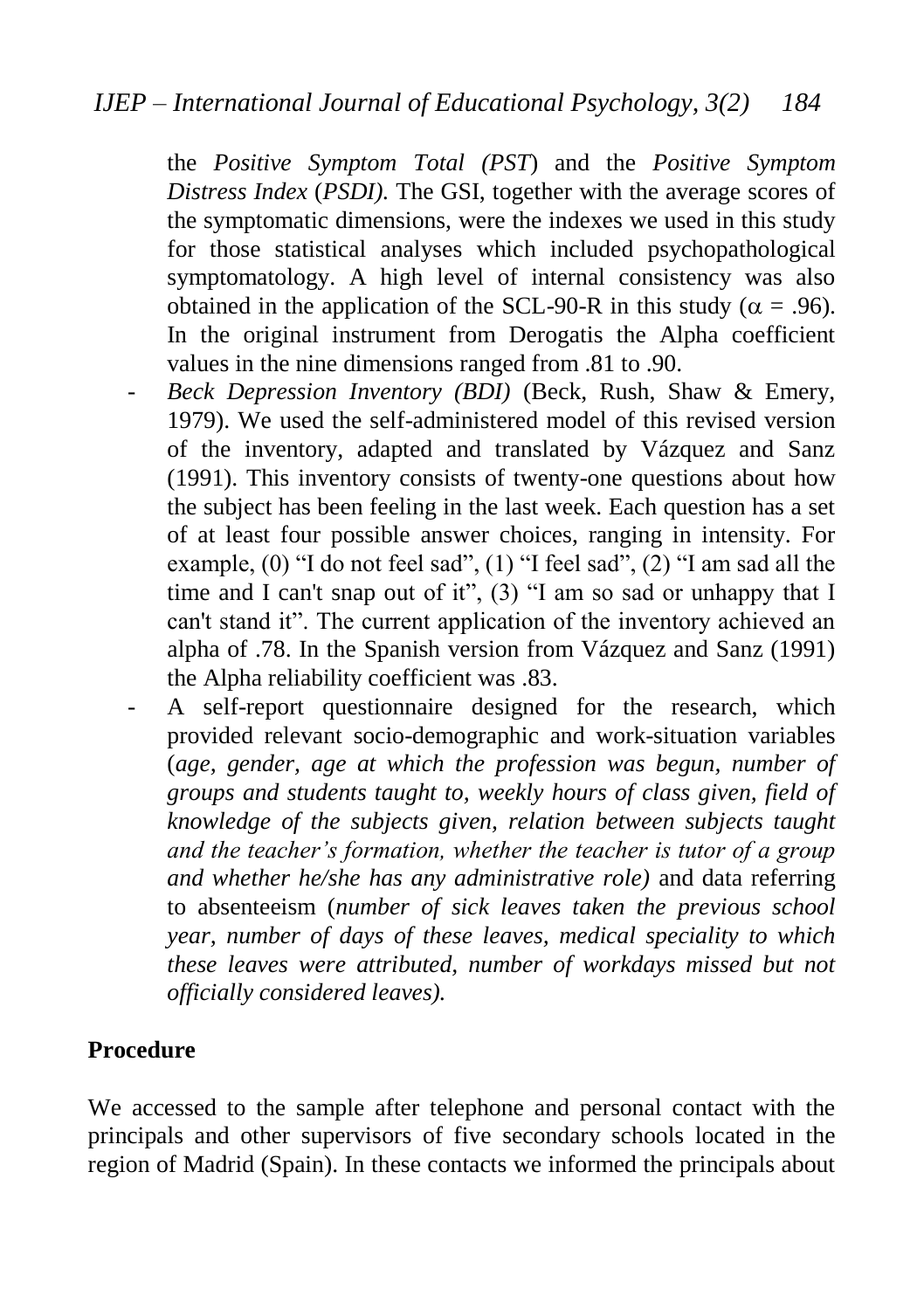the objectives of the research and we evaluated their possibilities of collaboration. Finally, three of the five centres accepted to collaborate with the research. Two schools, one public and another subsidized belong to the urban area of Madrid and the third one is on the outskirts of the city.

Questionnaires were supplied to the person in charge in each school, who assumed the responsibility to inform to teachers about research aims and who distributed the assessment measures. The instruments were handed to teachers in an envelope that included the questionnaires, an instructions sheet and a little stamped envelope to return answered questionnaires. Instructions, according APA [\(American Psychological Association, 2002\)](#page-24-5) guidelines to obtain informed consent from participants, informed about the nature of the research, the voluntarily and anonymously participation and about the confidentiality and only researching purpose to treat the data. Instructions about the way to answer the questionnaires and about its return were also included. Teachers were asked for return the answered questionnaires in a period of approximately fifteen days, through giving the questionnaires in a closed envelope to our person in charge in their centre or through sending us the questionnaires in the stamped envelope.

The data was processed using the program *SPSS* in its version 15.0 for Windows. The compiling of information as well as the communication and treatment of the data were done in accordance with the Public General Acts of Parliament [\(Ley Orgánica 15/99 of December 13\)](#page-26-11), which establishes legal guidelines for the protection of personal data.

Due to the reduced and no-representative sample, results below and statistical analysis must be considered in a descriptive study context, whose contribution will not be to confirm the existence of sex differences in the researched population but to identify the most relevant dimensions in which it will be interesting to focus future research.

## **Data Analysis**

We used *t*-Student tests to compare means between two independent groups. In the case of significant results we present Cohen's *d* as effect size measures. Descriptive data present mean and standard deviation (MEAN  $\pm$ SD). We set α-level at 0.05, although when we did many tests with the same variables (i.e., *symptomatology* by *sex*) inside the same statistical framework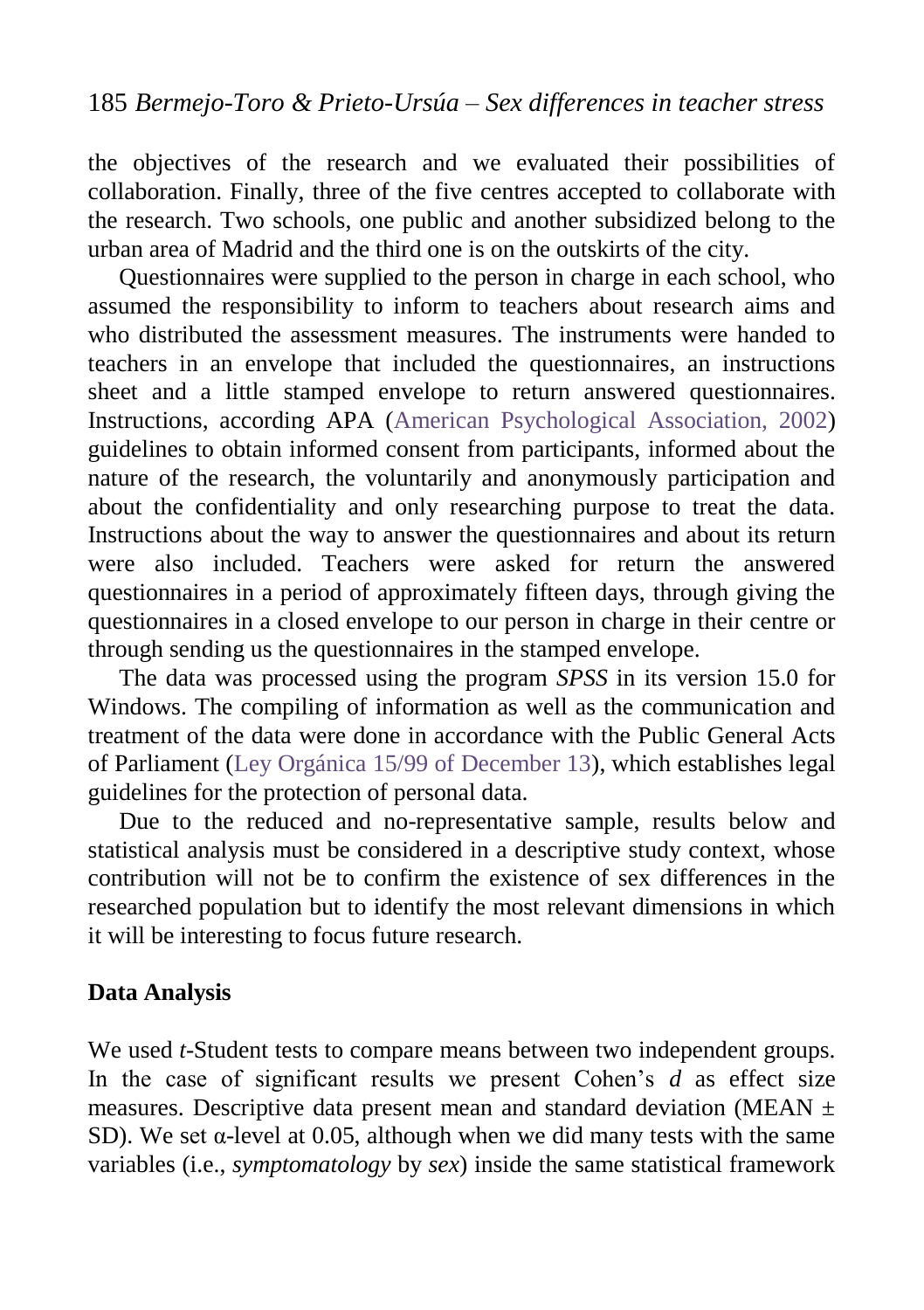(*t*-test) we correct α-level by Bonferroni in order to adjust for Type I error. We also employed Pearson´s correlation.

#### **Results**

The results shall be organized by analysing in the first place the data referring to the differences found between male and female teachers with regard to absenteeism and sick leaves. We will then describe the differences by sexes in the levels of stress and burnout, and finally, we will describe the differences found in symptomatology of depression and the various psychiatric symptomatology of the sample.

#### **Sex Differences in Absenteeism**

Before beginning a description of the results referring to absenteeism, it should be remembered that the statistics regarding sick leaves do not include maternity leave or leave for giving birth.

Of the 31 men in the sample, 7 (22.6%) had taken a leave from work during the previous school year, with a total accumulation of 69 days of leave. Among the female teachers on the other hand, only 5 (12.8%) had taken leaves; although the number of leaves was lower, the workdays missed due to these leaves totalled 453. There is not a significant statistical difference in the average number of days missed due to sick leave for men  $(M = 2.23; SD = 5.65)$  and women  $(M = 11.33; SD = 40.2)$  and there is a small size effect (Cohen, *d*) ( $t = 1.41$ ;  $p = 0.165$ ;  $d = 0.32$ ).

As far as the causes for the leaves taken (Table 2), the most common cause for taking leave among men was otorhinolaryngology problems (5 leaves for this cause, with an accumulation of 49 days missed), whereas no leaves had been taken the previous school year for psychiatric causes. The female teachers on the other hand had taken the majority of their leaves for psychiatric causes (4 leaves taken for this reason, with a total of 301 days missed), with the second most common cause being traumatological (2 leaves, 104 days total).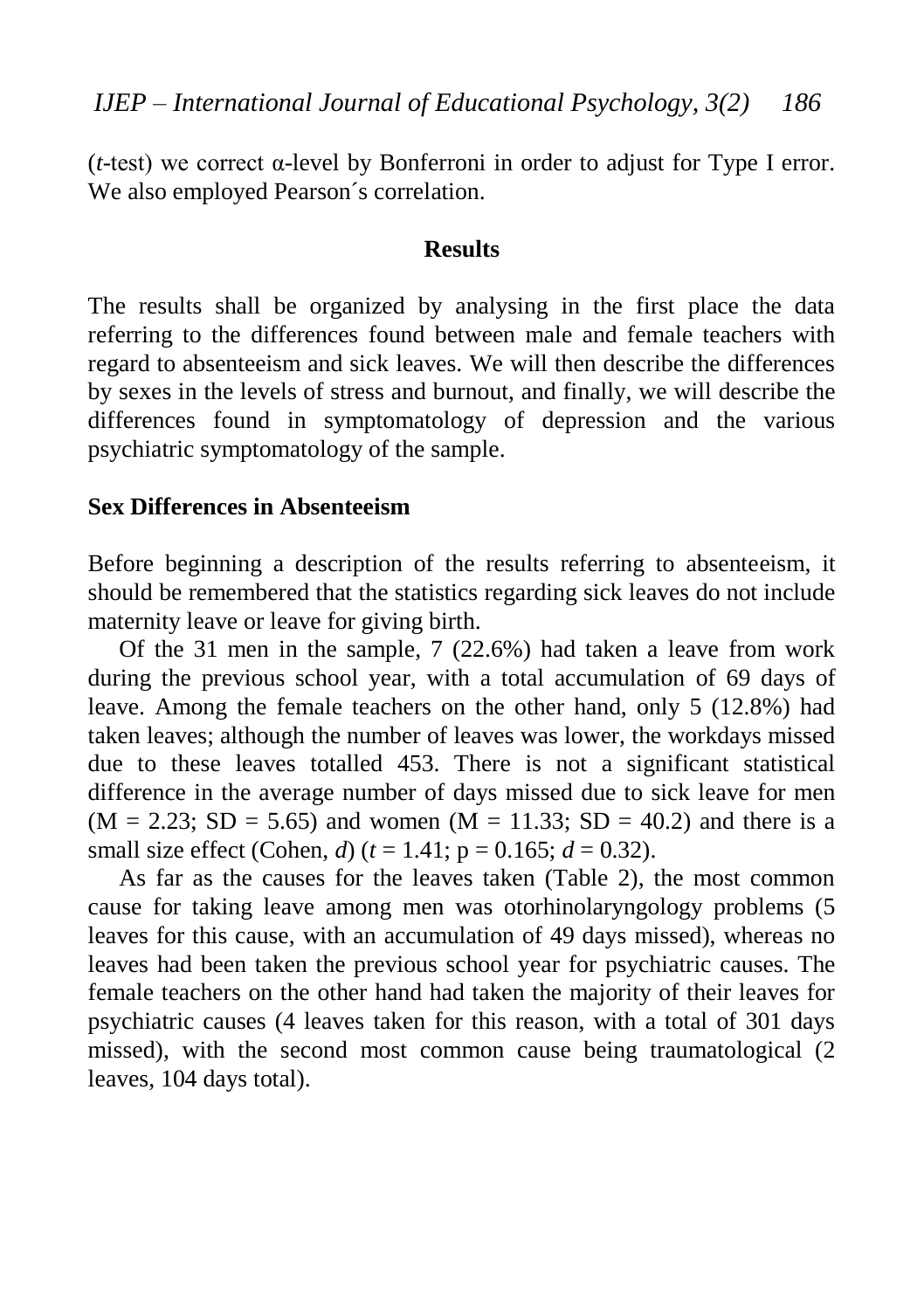## 187 *Bermejo-Toro & Prieto-Ursúa – Sex differences in teacher stress*

#### Table 2

*Number of leaves and days of leaves for different types of illness in men and women*

|                        |                  | Number of Leaves |                  |          | Days of Leave    |          |                  |                   |  |  |  |
|------------------------|------------------|------------------|------------------|----------|------------------|----------|------------------|-------------------|--|--|--|
| Type of illness        |                  | Males            |                  | Females  |                  | Males    |                  | Females           |  |  |  |
|                        | $\boldsymbol{n}$ | $\%$             | $\boldsymbol{n}$ | $\%$     | $\boldsymbol{n}$ | $\%$     | $\boldsymbol{n}$ | $\%$              |  |  |  |
| 1. Cardiovascular      | $\theta$         | $\Omega$         | $\Omega$         | $\Omega$ | $\theta$         | $\Omega$ | $\theta$         | $\Omega$          |  |  |  |
| 2. Gynecology          | 0                | 0                | 0                | 0        | 0                | 0        | 0                |                   |  |  |  |
| 3. Psychiatric         | 0                | $\theta$         | 4                | 50%      | $\Omega$         | 0        | 301              | 66.4%             |  |  |  |
| 4. Infections          | 0                | $\Omega$         | 0                | 0        | $\Omega$         | 0        | 0                |                   |  |  |  |
| 5. Hematology          | 0                | $\Omega$         | $\theta$         | $\theta$ | $\Omega$         | 0        | $\Omega$         |                   |  |  |  |
| 6.Organ-Neurology      | $\theta$         | $\theta$         | 1                | 12.5%    | $\Omega$         | $\Omega$ | 45               | 9.9%              |  |  |  |
| 7. Otorhinolaringology | 5                | 50%              | $\Omega$         | $\theta$ | 49               | 71%      | $\theta$         | 0                 |  |  |  |
| 8. Traumatology        |                  | 10%              | 2                | 25%      | 3                | 4.3%     | 104              | 23%               |  |  |  |
| 9.Digestive            |                  | 10%              | 1                | 12.5%    | 7                | 10.1%    | 3                | 0.7%              |  |  |  |
| 10.Ophthalmology       | $\Omega$         | $\Omega$         | $\theta$         | $\theta$ | $\Omega$         | 0        | $\theta$         | $\mathbf{\Omega}$ |  |  |  |
| 11.Urology-Renal       |                  | 10%              | 0                | 0        | 4                | 5.8%     | 0                |                   |  |  |  |
| 12. Endocrino-         | $\Omega$         | $\Omega$         | $\Omega$         | $\Omega$ | $\theta$         | $\Omega$ | $\theta$         |                   |  |  |  |
| Metabolical            |                  |                  |                  |          |                  |          |                  |                   |  |  |  |
| 13 .Respiratory        |                  | 10%              | 0                | 0        | 3                | 4.3%     | 0                |                   |  |  |  |
| 14. Dermatology        | 0                | $\theta$         | $_{0}$           | 0        | $\Omega$         | 0        | 0                |                   |  |  |  |
| 15. Others             |                  | 10%              | 0                | $\theta$ | 3                | 4.3%     | $\theta$         |                   |  |  |  |
| TOTAL                  | 10               | 100%             | 8                | 100%     | 69               | 100%     | 453              | 100%              |  |  |  |

The study also inquired of the teachers the number of workdays missed that were not part of a leave. This data provides some interesting information: 31% (9 cases) of the men had missed some workdays, whereas 55.3% of the female teachers (21 cases) reported absences from work. The days missed by the men totalled 30 and those by the women, 65. There is not a significant statistical difference in the average number of days missed by male teachers ( $M = 1.03$ ; SD = 1.88) and women teachers ( $M = 1.71$ ; SD = 3.02), and there is a small size effect  $(t = 1.06; p = 0.293; d = 0.27)$ .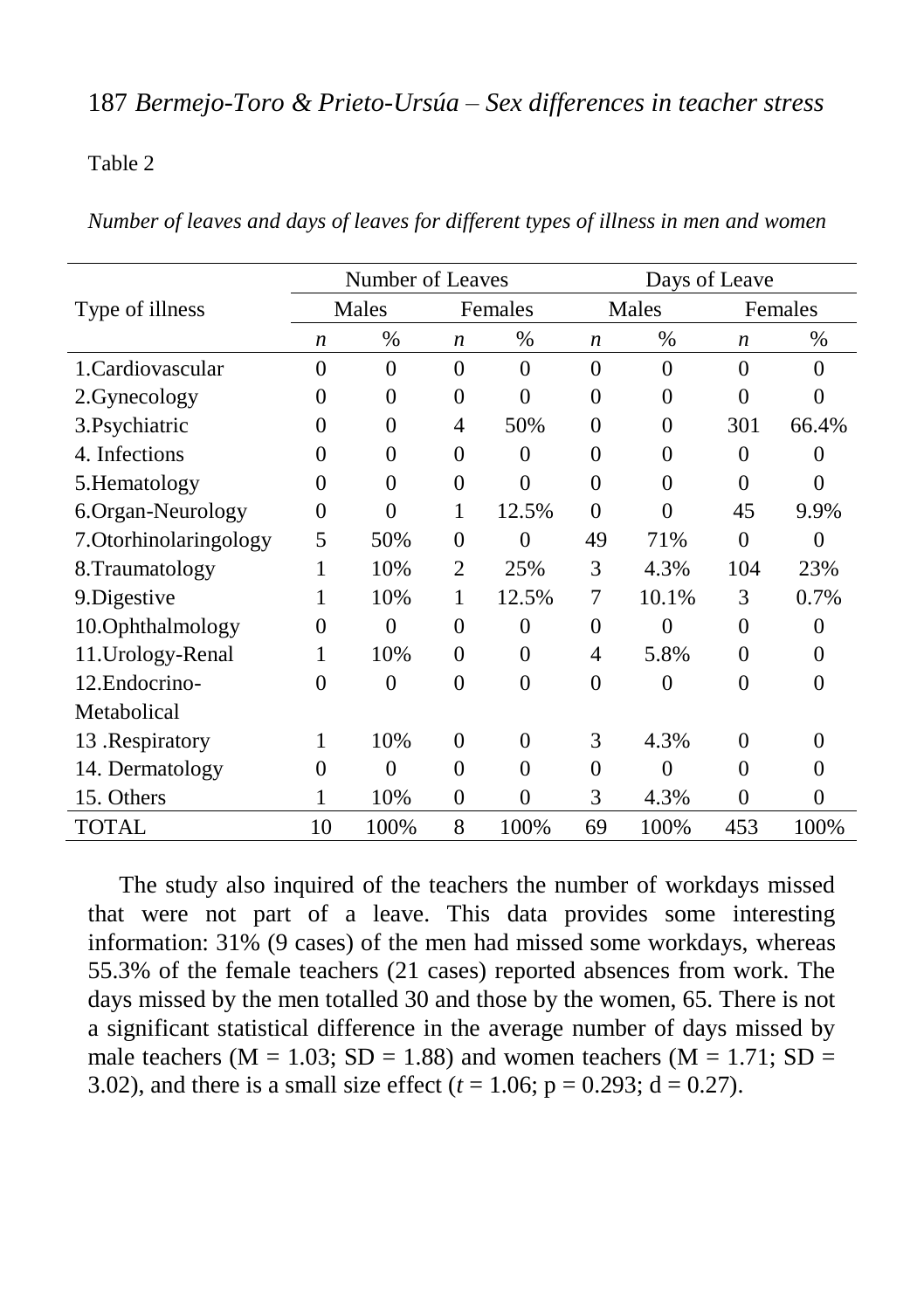## **Sex Differences in Levels of Stress and Burnout**

Table 3 shows the data corresponding to men and women regarding the incidence of Role Stress, Burnout and the three specific dimensions of burnout: Emotional Exhaustion, Depersonalisation and Lack of Personal Accomplishment. As can be observed, in all measurements of stress and burnout assessed by this instrument the percentage in "high" level was greater for men than for women.

#### Table 3

| $CBP-R$                     |        |                  | Males $(n=31)$ | Females ( $n = 40$ )     |      |  |
|-----------------------------|--------|------------------|----------------|--------------------------|------|--|
|                             |        | $\boldsymbol{n}$ | $\%$           | n                        | $\%$ |  |
| Role stress                 | High   | 10               | 33.3           | 11                       | 30.6 |  |
|                             | Medium | 15               | 50             | 20                       | 55.6 |  |
|                             | Low    | 5                | 16.7           | 5                        | 13.9 |  |
| <b>Burnout</b>              | High   | 9                | 31             | 6                        | 16.2 |  |
|                             | Medium | 14               | 48.3           | 17                       | 45.9 |  |
|                             | Low    | 6                | 20.7           | 14                       | 37.8 |  |
| <b>Emotional Exhaustion</b> | High   | 15               | 48.4           | 12                       | 32.4 |  |
|                             | Medium | 10               | 32.3           | 12                       | 32.4 |  |
|                             | Low    | 6                | 19.4           | 13                       | 35.1 |  |
| Depersonalization           | High   | 8                | 25.8           | 8                        | 20   |  |
|                             | Medium | 13               | 41.9           | 21                       | 52.5 |  |
|                             | Low    | 10               | 32.3           | 11                       | 27.5 |  |
| Lack of Personal            | High   | 7                | 24.1           | $\overline{\mathcal{A}}$ | 10.3 |  |
| Accomplishment              | Medium | 10               | 34.5           | 12                       | 30.8 |  |
|                             | Low    | 12               | 41.4           | 23                       | 59   |  |

*Levels of stress and burnout among male and female teachers*

As far as the average scores obtained by men and women (Table 4) in these measures, none of the means differences can be considered statistically significant, and none of the size effects is of a moderate magnitude.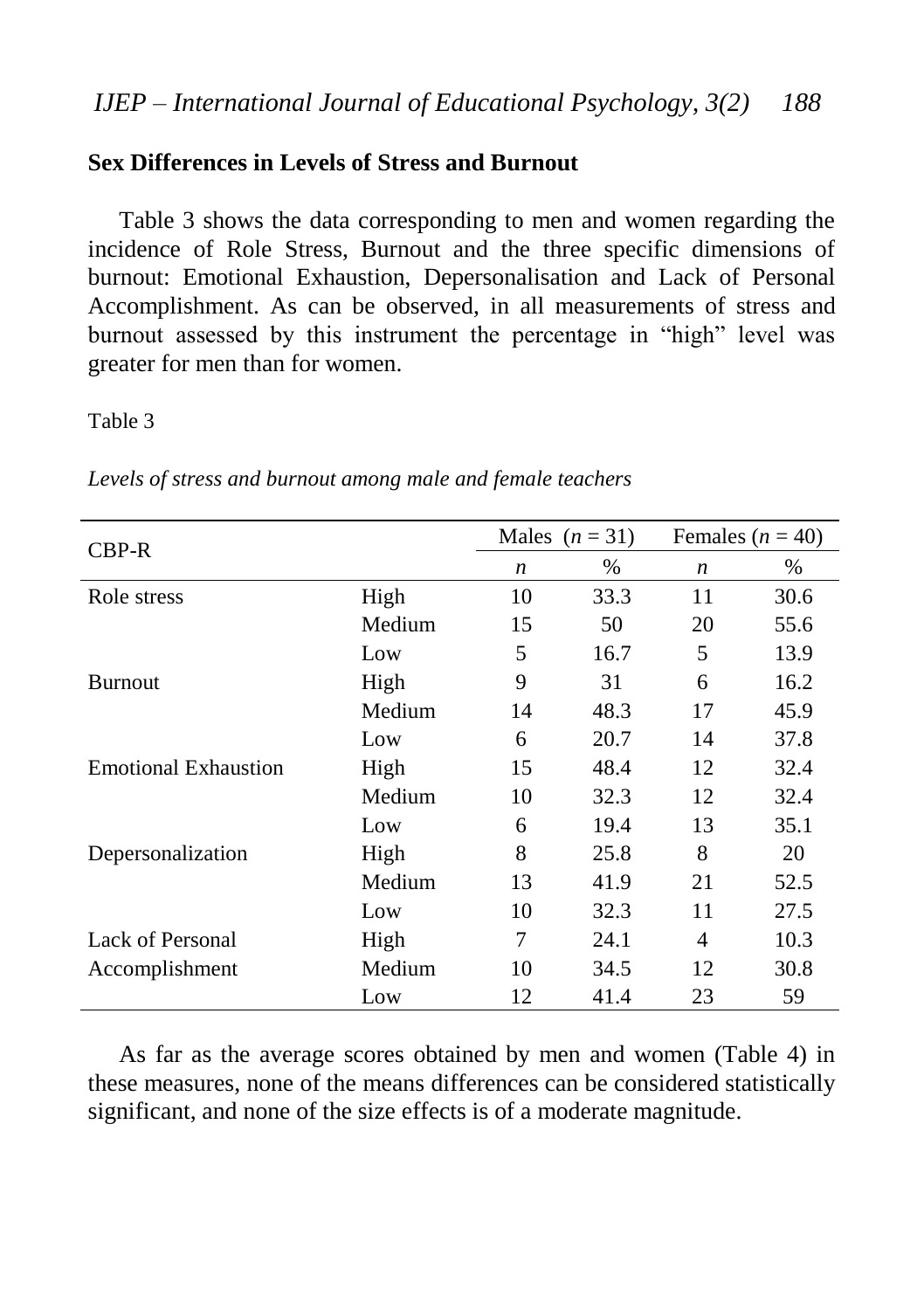#### Table 4

| Stress and burnout indices  | Males |           | Females |           |      |     |      |
|-----------------------------|-------|-----------|---------|-----------|------|-----|------|
|                             | M     | <b>SD</b> | M       | <b>SD</b> | t    | p   | d    |
| <b>Role Stress</b>          | 2.81  | 0.61      | 2.85    | 0.54      | 0.30 | .77 | 0.07 |
| <b>Burnout</b>              | 2.22  | 0.54      | 2.05    | 0.61      | 1.18 | -24 | 0.30 |
| <b>Emotional Exhaustion</b> | 2.49  | 0.60      | 2.36    | 0.81      | 0.72 | .47 | 0.18 |
| Depersonalization           | 1.73  | 0.57      | 1.72    | 0.55      | 0.11 | .91 | 0.02 |
| Lack of Personal            | 2.17  | 0.70      | 1.93    | 0.61      | 1.52 | .13 | 0.37 |
| Accomplishment              |       |           |         |           |      |     |      |

*Means, standard deviations and differences by sexes of stress and burnout*

<sup>\*</sup>  $\alpha$ -level was set by Bonferroni correction for 5 tests (critical value,  $p = .01$ )

## **Sex Differences in Depression**

This study used two different measurements to assess levels of depressive symptomatology, the BDI and the subscale "Depression" of the SCL-90-R. Table 5 shows the results that these measurements gave for men and women in the sample.

Table 5

*Levels of depression symptomatology in males and women*

|            |                     |    | Males $(n = 31)$ | Females $(n = 40)$ |          |  |  |
|------------|---------------------|----|------------------|--------------------|----------|--|--|
|            |                     | n  | $\%$             | n                  | %        |  |  |
| Depression | Moderate Depression |    | 3.2              | $\theta$           | $\theta$ |  |  |
| <b>BDI</b> | Mild Depression     | 6  | 19.4             | 8                  | 20.5     |  |  |
|            | No Depression       | 24 | 77.4             | 31                 | 79.5     |  |  |
| Depression | High                | 8  | 25.8             | 10                 | 26.3     |  |  |
| $SCL-90-R$ | Medium              | 13 | 41.9             | 13                 | 34.2     |  |  |
|            | Low                 | 10 | 32.3             | 15                 | 39.5     |  |  |

It can be observed here how there is scarcely a difference in the presence of men and women in the different levels of depression symptomatology. An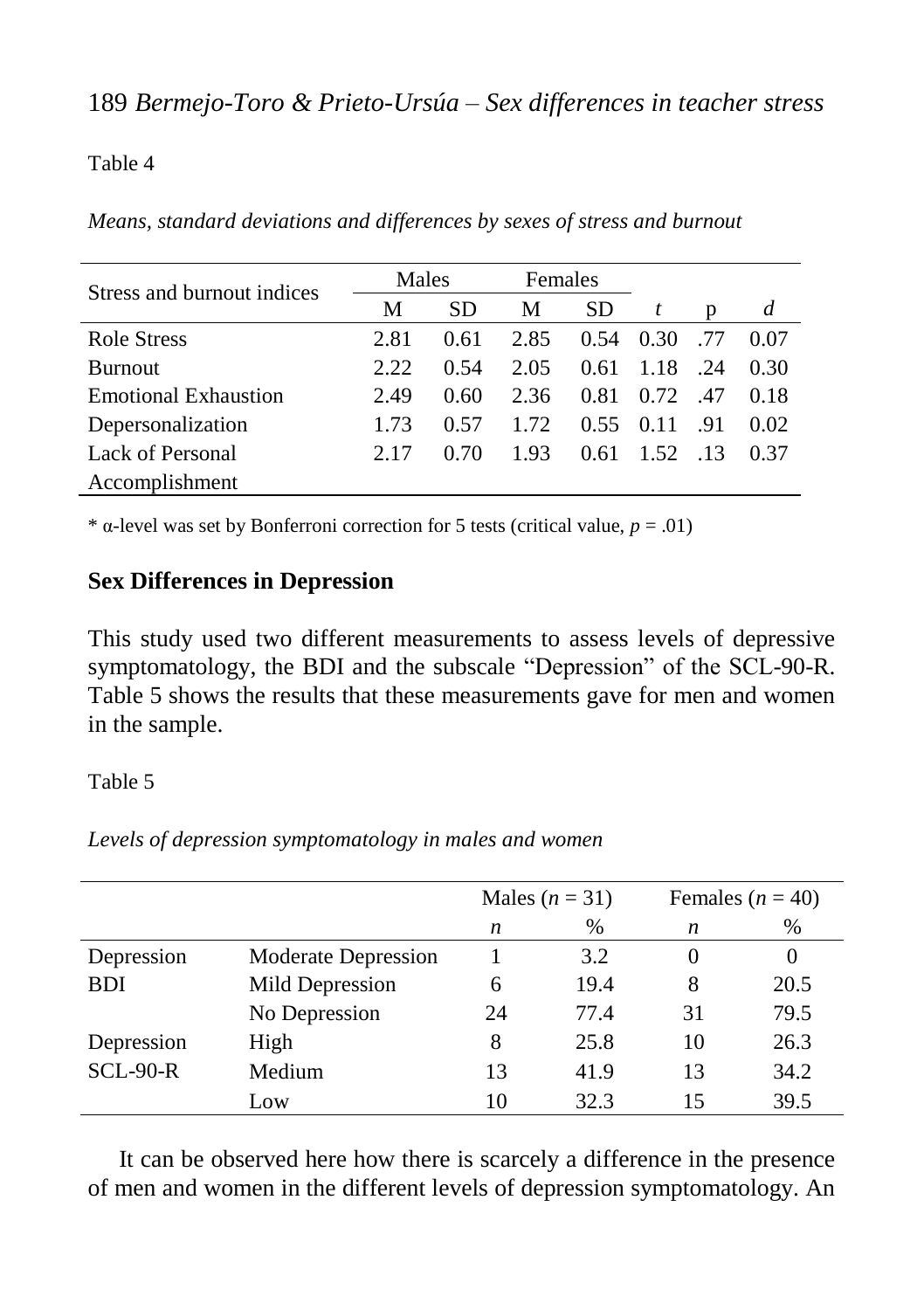analysis of the average scores obtained by the two groups shows that men received a mean in the BDI of  $5.97$  (SD = 4.71), while women received a mean of 6.21 (SD = 4.42), a difference which cannot be considered statistically significant. ( $t = 0.22$ ;  $p = 0.83$ ;  $d = 0.05$ ). The results from the subscale of depression symptomatology of the SCL-90-R point in the same direction; the men obtained a mean of  $0.57$  (SD = 0.44) whereas the mean for the women was  $0.74$  (SD = 0.60), a difference of means that is not of statistical significance (t = 1.28; p = 0.20; d = 0.32)

## **Sex Differences in Other Symptomatology**

The results that refer to the differences between male and female teachers in the symptomatology reports (Table 6) show that there are no significant differences between men and women in the levels of symptomatology assessed by SCL-90-R.

Table 6

| $SCL-90-R$      |        |    | Males $(n = 31)$ | Females ( $n = 40$ ) |             |  |  |  |
|-----------------|--------|----|------------------|----------------------|-------------|--|--|--|
|                 |        | n  | $\%$             | n                    | $\%$        |  |  |  |
| Global Severity | High   | 10 | 32.3             | 12                   | 31.6        |  |  |  |
| Index           | Medium | 11 | 35.5             | 11                   | 28.9        |  |  |  |
|                 | Low    | 10 | 32.3             | 15                   | 39.5        |  |  |  |
| Somatization    | High   | 10 | 32.3             | 11                   | 28.9        |  |  |  |
|                 | Medium | 11 | 35.5             | 16                   | 42.1        |  |  |  |
|                 | Low    | 10 | 32.2             | 11                   | 28.9        |  |  |  |
| Obsession-      | High   | 11 | 35.5             | 18                   | 47.4        |  |  |  |
| Compulsion      | Medium | 11 | 35.5             | 13                   | 34.2        |  |  |  |
|                 | Low    | 9  | 29               | 7                    | 18.4        |  |  |  |
|                 |        |    |                  |                      | (continued) |  |  |  |

*Levels of psychiatric symptomatology in male and female teachers*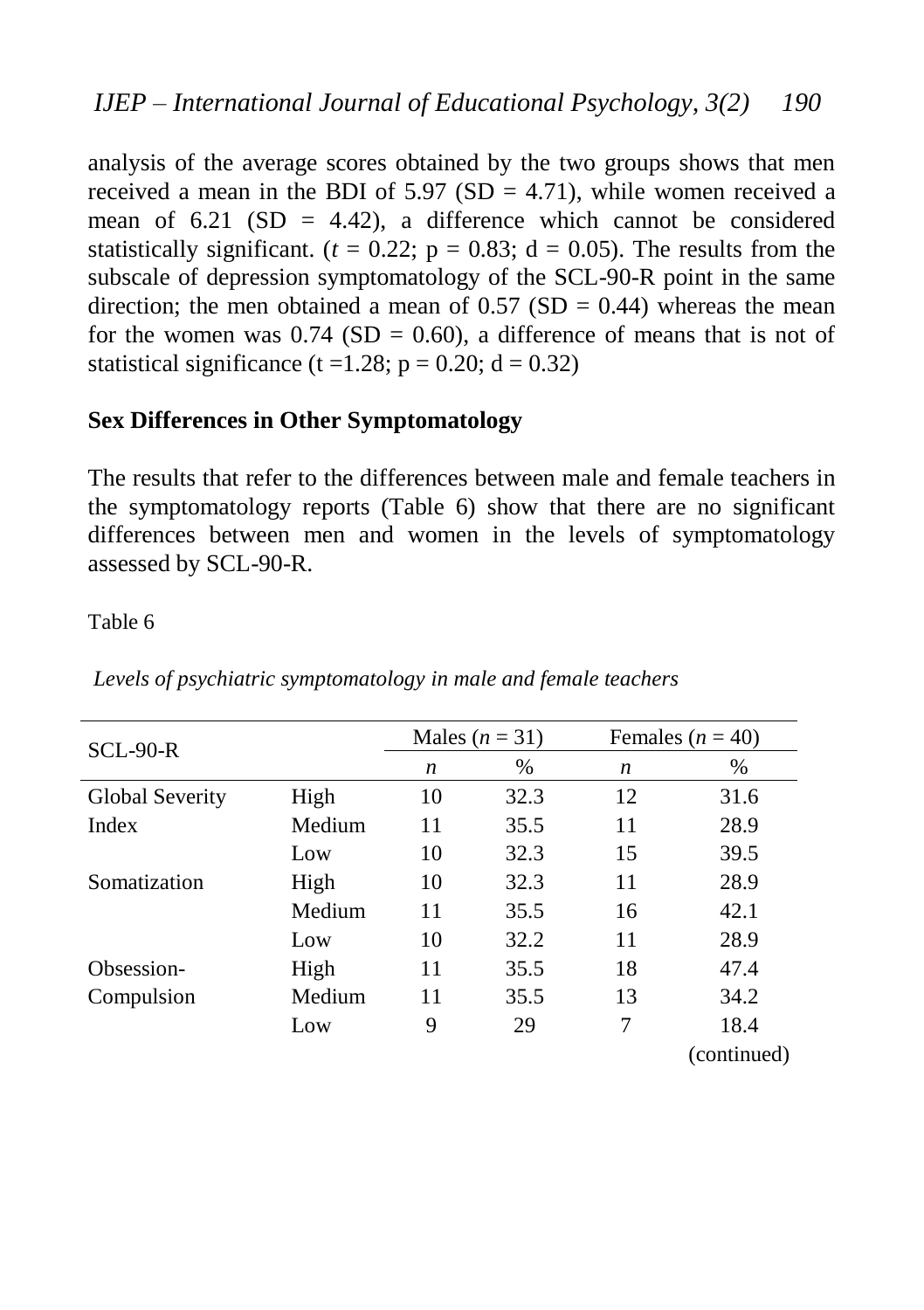| <b>SCL-90-R</b>   |        |                  | Males $(n = 31)$ | Females ( $n = 40$ ) |      |  |  |  |
|-------------------|--------|------------------|------------------|----------------------|------|--|--|--|
|                   |        | $\boldsymbol{n}$ | $\%$             | $\boldsymbol{n}$     | $\%$ |  |  |  |
|                   |        |                  |                  |                      |      |  |  |  |
| Interpersonal     | High   | 9                | 29               | 13                   | 34.2 |  |  |  |
| Sensitivity       | Medium | 16               | 51.6             | 13                   | 34.2 |  |  |  |
|                   | Low    | 6                | 19.4             | 12                   | 31.6 |  |  |  |
| Anxiety           | High   | 8                | 25.8             | 10                   | 26.3 |  |  |  |
|                   | Medium | 10               | 32.3             | 13                   | 34.2 |  |  |  |
|                   | Low    | 13               | 41.9             | 15                   | 39.5 |  |  |  |
| Hostility         | High   | 6                | 19.4             | $\overline{4}$       | 10.5 |  |  |  |
|                   | Medium | 14               | 45.2             | 30                   | 78.9 |  |  |  |
|                   | Low    | 11               | 35.5             | 4                    | 10.5 |  |  |  |
| Phobic Anxiety    | High   | 8                | 25.8             | 9                    | 23.7 |  |  |  |
|                   | Medium | 7                | 22.6             | 12                   | 31.6 |  |  |  |
|                   | Low    | 16               | 51.6             | 17                   | 44.7 |  |  |  |
| Paranoid Ideation | High   | 11               | 35.5             | 12                   | 31.6 |  |  |  |
|                   | Medium | 7                | 22.6             | 12                   | 31.6 |  |  |  |
|                   | Low    | 13               | 41.9             | 14                   | 36.8 |  |  |  |
| Psychoticism      | High   | 11               | 35.5             | 15                   | 39.5 |  |  |  |
|                   | Medium | 14               | 45.2             | 11                   | 28.9 |  |  |  |
|                   | Low    | 6                | 19.4             | 12                   | 31.6 |  |  |  |

191 *Bermejo-Toro & Prieto-Ursúa – Sex differences in teacher stress*

With regard to the average scores obtained by men and women in the different scales of psychiatric symptomatology (Table 7), we did not find considerable differences in terms of sexes.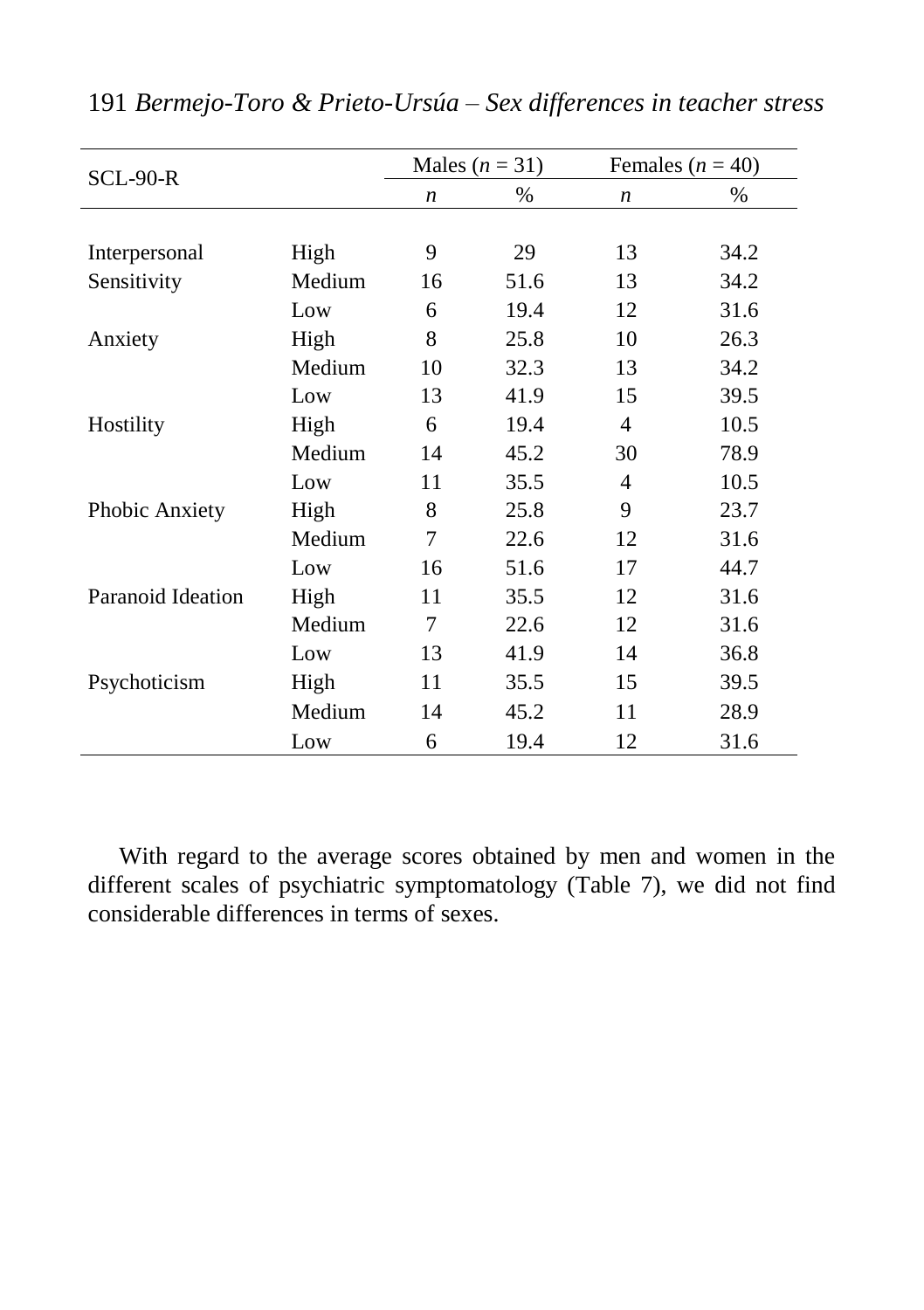Table 7

*Means, standard deviations and differences in psychiatric symptomatology by sexes*

| $SCL-90-R$                       |      | Males     |      | Females   |      |     |      |
|----------------------------------|------|-----------|------|-----------|------|-----|------|
|                                  | М    | <b>SD</b> | M    | <b>SD</b> | t    | p   | d    |
| Global Severity Index            | 0.45 | 0.31      | 0.57 | 0.45      | 1.30 | .20 | 0.31 |
| Somatization                     | 0.46 | 0.43      | 0.81 | 0.85      | 2.24 | .03 | 0.52 |
| Obsession-Compulsion             | 0.65 | 0.49      | 0.80 | 0.61      | 1.07 | .29 | 0.27 |
| <b>Interpersonal Sensitivity</b> | 0.50 | 0.48      | 0.49 | 0.43      | 0.07 | .95 | 0.02 |
| Anxiety                          | 0.38 | 0.33      | 0.58 | 0.62      | 1.65 | .10 | 0.40 |
| Hostility                        | 0.34 | 0.43      | 0.34 | 0.27      | 0.02 | .98 | 0.00 |
| Phobic Anxiety                   | 0.18 | 0.27      | 0.23 | 0.33      | 0.74 | .47 | 0.17 |
| Paranoid Ideation                | 0.47 | 0.50      | 0.48 | 0.43      | 0.08 | .93 | 0.02 |
| Psychoticism                     | 0.30 | 0.37      | 0.29 | 0.33      | 0.16 | .88 | 0.05 |

\* α-level was set by Bonferroni correction for 9 tests (critical value, *p* = .005)

As far as the relationships found between dependent variables of the study, Table 8 shows correlation coefficients separately by sexes. As it may be noticed, significant correlations between dependent variables are mostly positive like it could be expected. There are a higher number of significant correlations for women than for men between Role Stress and the dimensions of Symptomatology assessed by SCL-90-R and between Burnout and this psychiatric symptomatology.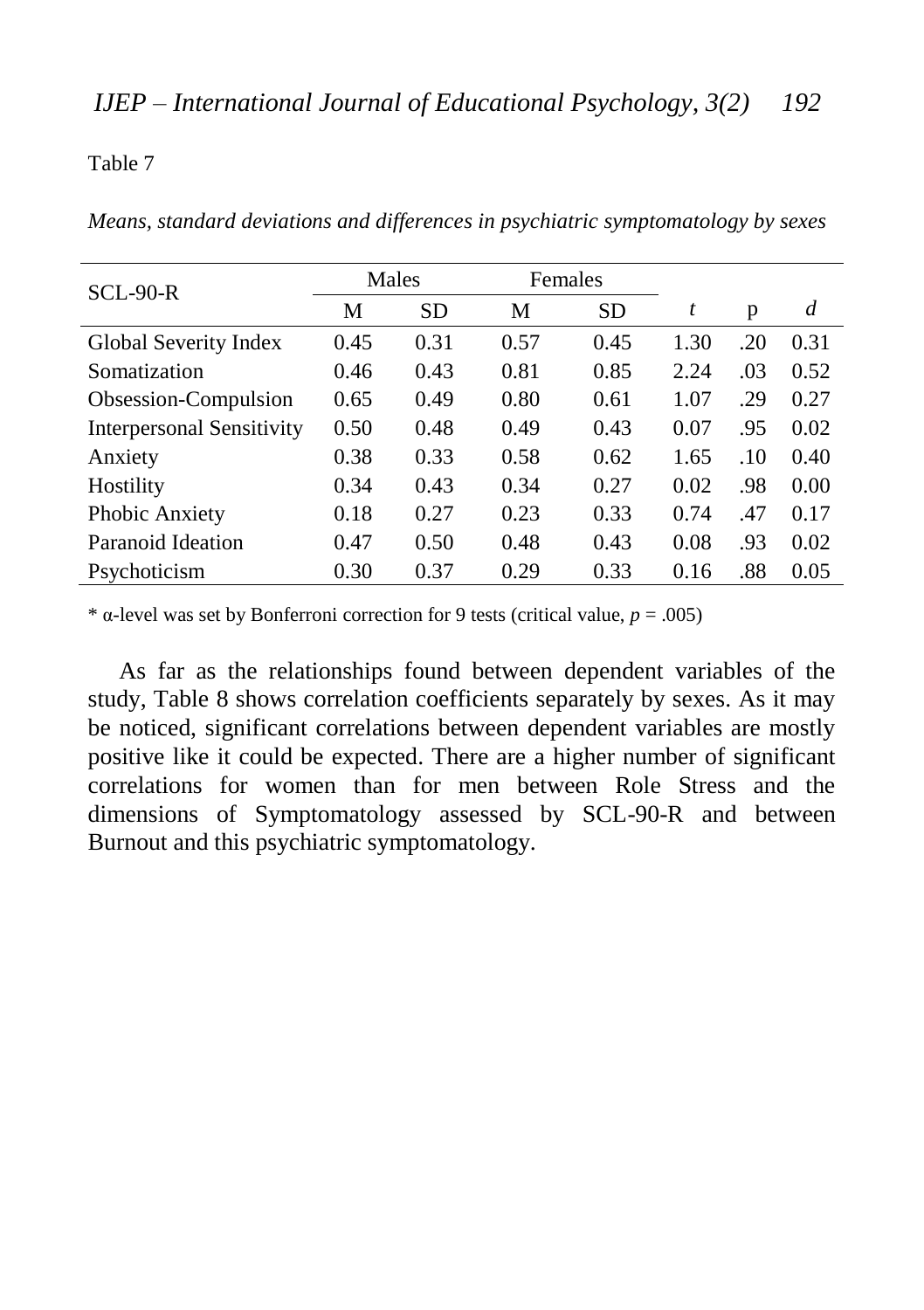# 193 *Bermejo-Toro & Prieto-Ursúa – Sex differences in teacher stress*

### Table 8

| <b>SEX</b> | Variable                                |                          | $\overline{2}$     | 3                  | 4            | 5          | 6             | 7              | 8                    | 9            | 10              | 11           | 12                    | 13             | 14          | 15             | 16           |
|------------|-----------------------------------------|--------------------------|--------------------|--------------------|--------------|------------|---------------|----------------|----------------------|--------------|-----------------|--------------|-----------------------|----------------|-------------|----------------|--------------|
| <b>MEN</b> | 1.ROLE<br><b>STRESS</b>                 | 1                        | ,676<br>**         | ,559<br>**         | .569<br>**   | ,718<br>** | ,254          | ,446           | ,108                 | $-.097$      | ,080            | ,115         | ,227                  | $-.055$        | ,112        | $-147$         | ,143         |
|            | 2. Emotional<br>exhaustion              | .676<br>**               | 1                  | ,503<br>**         | .586<br>**   | ,871<br>** | .380<br>$\gg$ | .466<br>$**$   | ,215                 | ,011         | ,076            | ,191         | .381<br>$\frac{1}{2}$ | $-139$         | ,229        | ,069           | ,255         |
|            | 3. Depersonalizati<br>on                | .559<br>$\ast\ast$       | .503<br>$\ast\ast$ |                    | ,573<br>**   | .749<br>米米 | ,084          | ,083           | $-113$               | $-190$       | $-.084$         | ,007         | ,097                  | $-.004$        | $-.090$     | $-.244$        | $-.090$      |
|            | 4.Lack of<br>personal<br>accomplishment | ,569<br>**               | .586<br>$\ast\ast$ | .573<br>$**$       | 1            | ,882<br>** | ,210          | ,106           | $-.221$              | $-.249$      | $-.077$         | $-.028$      | .063                  | $-.286$        | $-.105$     | $-.378$        | $-194$       |
|            | 5.BURNOUT                               | ,718<br>$**$             | ,871<br>**         | .749<br>$\ast\ast$ | ,882<br>$**$ | 1          | ,290          | ,286           | $-.031$              | $-151$       | $-.028$         | ,069         | ,231                  | $-195$         | ,034        | $-.204$        | ,005         |
|            | 6.DEPRESSION<br><b>BDI</b>              | ,254                     | ,380<br>$\ast$     | ,084               | ,210         | ,290       | $\mathbf{1}$  | ,622<br>$**$   | ,545<br>$**$         | ,206         | .569<br>**      | ,246         | ,387<br>$\ast$        | ,201           | ,000        | ,136           | ,511<br>**   |
|            | 7.Somatization                          | .446<br>$\frac{1}{2\pi}$ | ,466<br>**         | ,083               | ,106         | ,286       | ,622<br>**    |                | .693<br>**           | .198         | .448<br>$\ast$  | .537<br>$**$ | .638<br>$**$          | .387<br>$\ast$ | .364<br>$*$ | .510<br>$**$   | ,773<br>**   |
|            | 8.Obssesion-<br>compulsion              | ,108                     | ,215               | $-.113$            | $-.221$      | $-.031$    | .545<br>**    | .693<br>$**$   |                      | .509<br>**   | .678<br>**      | ,601<br>$**$ | ,451<br>$\ast$        | ,492<br>$**$   | ,448<br>$*$ | ,582<br>**     | ,873<br>**   |
|            | 9. Interpersonal<br>sensitivity         | $-.097$                  | ,011               | $-190$             | $-.249$      | $-.151$    | ,206          | .198           | ,509<br>**           | 1            | ,744<br>**      | ,118         | ,219                  | ,330           | .604<br>**  | .330           | ,652<br>**   |
|            | 10.Depression                           | ,080                     | ,076               | $-.084$            | $-.077$      | $-.028$    | .569<br>**    | ,448<br>$\ast$ | .678<br>**           | ,744<br>$**$ |                 | ,413<br>×.   | ,356<br>$\ast$        | .390<br>$\ast$ | ,298        | ,225           | ,754<br>**   |
|            | 11. Anxiety                             | ,115                     | ,191               | ,007               | $-.028$      | ,069       | ,246          | .537<br>**     | ,601<br>**           | ,118         | .413<br>$\ast$  |              | ,482<br>**            | ,446<br>$\ast$ | ,320        | ,418<br>$\ast$ | ,656<br>**   |
|            | 12. Hostility                           | ,227                     | ,381<br>$\ast$     | ,097               | .063         | ,231       | ,387          | ,638<br>$**$   | ,451<br>$\mathbf{x}$ | ,219         | ,356<br>$\star$ | .482<br>$**$ | $\mathbf{1}$          | ,292           | ,498<br>**  | ,382<br>$\ast$ | ,666<br>$**$ |
|            |                                         |                          |                    |                    |              |            |               |                |                      |              |                 |              |                       |                |             |                | (continued)  |

*Correlations between dependent variables of the study by sexes*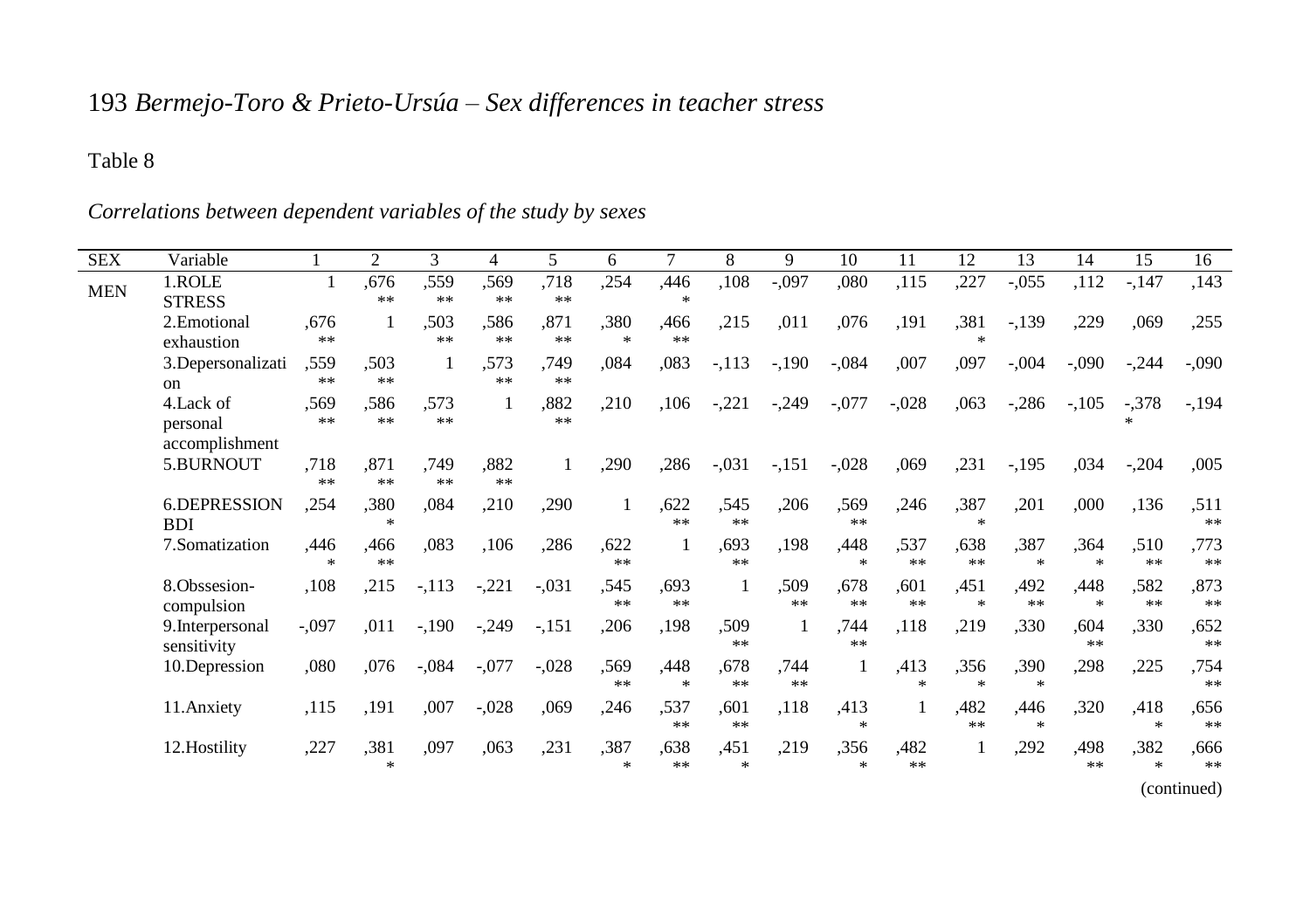*IJEP – International Journal of Educational Psychology, 3(2) 194*

| <b>SEX</b> | Variable         |              | $\overline{2}$ | 3                                 | 4                 | 5            | 6            | 7                    | 8              | 9                                         | 10            | 11                    | 12             | 13           | 14            | 15         | 16          |
|------------|------------------|--------------|----------------|-----------------------------------|-------------------|--------------|--------------|----------------------|----------------|-------------------------------------------|---------------|-----------------------|----------------|--------------|---------------|------------|-------------|
|            | 13. Fobic        | $-0.055$     | $-139$         | $-.004$                           | $-.286$           | $-195$       | ,201         | ,387                 | ,492           | .330                                      | ,390          | ,446                  | .292           | 1            | ,238          | .548       | ,615        |
|            | anxiety          |              |                |                                   |                   |              |              | $\ast$               | **             |                                           | $\ast$        | $\ast$                |                |              |               | **         | $\ast$      |
|            | 14. Paranoid     | ,112         | ,229           | $-.090$                           | $-.105$           | ,034         | ,000         | ,364                 | ,448           | .604                                      | ,298          | ,320                  | ,498           | ,238         |               | .565       | ,640        |
|            | ideation         |              |                |                                   |                   |              |              | $\mathbf{x}$         | $\star$        | $**$                                      |               |                       | $**$           |              |               | $**$       | $\ast\ast$  |
|            | 15. Psicoticism  | $-147$       | ,069           | $-.244$                           | $-378$            | $-.204$      | .136         | ,510<br>**           | .582<br>**     | .330                                      | ,225          | ,418<br>$\frac{1}{2}$ | .382<br>$\ast$ | .548<br>$**$ | .565<br>**    |            | ,692<br>**  |
|            | 16.GLOBAL        | ,143         | ,255           | $-.090$                           | $-194$            | ,005         | .511         | ,773                 | ,873           | .652                                      | ,754          | .656                  | .666           | ,615         | ,640          | .692       |             |
|            | <b>SEVERITY</b>  |              |                |                                   |                   |              | **           | $**$                 | $**$           | $**$                                      | $**$          | $**$                  | $**$           | $**$         | **            | $**$       |             |
|            | <b>INDEX</b>     |              |                |                                   |                   |              |              |                      |                |                                           |               |                       |                |              |               |            |             |
| <b>WOM</b> | 1.ROLE           | $\mathbf{1}$ | ,663           | ,671                              | ,374              | .641         | ,659         | ,632                 | ,626           | ,363                                      | ,694          | ,659                  | ,545           | ,405         | ,438          | ,436       | ,703        |
| EN         | <b>STRESS</b>    |              | $**$           | $**$                              | $\ast$            | $**$         | $**$         | $**$                 | **             | $\frac{d\mathbf{x}}{dt}$                  | $**$          | $\pm\pm$              | $**$           | $\ast$       | **            | $**$       | $\ast\ast$  |
|            | 2. Emotional     | .663         | 1              | .699                              | .690              | .946         | .460         | ,413                 | ,409           | .347                                      | .494          | .505                  | ,232           | ,293         | .559          | .301       | ,512        |
|            | exhaustion       | $\ast\ast$   |                | $**$                              | **                | **           | $**$         | $\ast$               | $\ast$         | $\mathcal{R}$                             | $**$          | $**$                  |                |              | **            |            | $\ast\ast$  |
|            | 3.Depersonaliz   | ,671         | .699           |                                   | .605<br>$\pm \pm$ | ,800         | .564<br>$**$ | .360                 | ,442           | .382                                      | .362          | ,293                  | ,276           | .393         | ,445          | .286       | ,433        |
|            | ation            | $**$         | **             |                                   |                   | $**$         |              | $\mathbf{x}$         | **             | $\mathcal{H}$                             | $\mathcal{R}$ |                       |                | $\mathbf{x}$ | **            |            | **          |
|            | 4.Lack of        | .374         | .690           | .605<br>**                        |                   | .866<br>$**$ | .306         | ,321<br>$\mathbf{x}$ | .192           | .069                                      | ,254          | ,254                  | .161           | .153         | .359          | .180       | ,297        |
|            | personal         | $\ast$       | **             |                                   |                   |              |              |                      |                |                                           |               |                       |                |              | $\frac{1}{2}$ |            |             |
|            | accomplishmen    |              |                |                                   |                   |              |              |                      |                |                                           |               |                       |                |              |               |            |             |
|            |                  |              |                |                                   |                   |              |              |                      |                |                                           |               |                       |                |              |               |            |             |
|            | 5.BURNOUT        | ,641<br>**   | .946<br>**     | .800<br>**                        | .866<br>**        | 1            | .498<br>**   | ,456<br>$**$         | ,422<br>$\ast$ | ,336<br>$\frac{d\mathbf{x}}{d\mathbf{x}}$ | .486<br>$**$  | ,460<br>$**$          | .269           | ,314         | .564<br>**    | .326       | ,524<br>**  |
|            | 6.DEPRESSIÓ      | .659         | .460           | .564                              | .306              | .498         |              | .644                 | .683           | .464                                      | .743          | .643                  | .450           | .627         | .566          | .619       | .776        |
|            | N BDI            | **           | **             | $**$                              |                   | $**$         |              | $**$                 | **             | $**$                                      | **            | $**$                  | $**$           | $**$         | **            | $\ast\ast$ | $\ast$      |
|            | 7.Somatization   | .632         | ,413           | ,360                              | ,321              | ,456         | .644         |                      | .663           | .486                                      | .774          | .735                  | ,505           | ,435         | ,495          | .643       | ,868        |
|            |                  | **           | $\ast$         | $\frac{d\mathbf{x}}{d\mathbf{x}}$ | $\ast$            | **           | **           |                      | **             | **                                        | $**$          | $**$                  | $**$           | $**$         | **            | $**$       | **          |
|            | 8.Obssesión-     | .626         | .409           | ,442                              | ,192              | ,422         | .683         | .663                 | 1              | .610                                      | .748          | .572                  | .579           | .344         | .626          | .691       | ,823        |
|            | compulsion       | $**$         | $\ast$         | $**$                              |                   | $\ast$       | **           | $**$                 |                | **                                        | $**$          | $**$                  | **             | $\ast$       | **            | $**$       | $**$        |
|            | 9. Interpersonal | .363         | ,347           | ,382                              | ,069              | ,336         | ,464         | ,486                 | .610           | $\mathbf{1}$                              | ,620          | .518                  | ,340           | ,461         | .813          | .753       | ,727        |
|            | sensitivity      | $\ast$       | $\mathbf{k}$   | $\frac{d\mathbf{x}}{d\mathbf{x}}$ |                   | $\mathbf{k}$ | **           | **                   | $**$           |                                           | **            | $**$                  | $\frac{1}{2}$  | $**$         | **            | $**$       | $**$        |
|            |                  |              |                |                                   |                   |              |              |                      |                |                                           |               |                       |                |              |               |            | (continued) |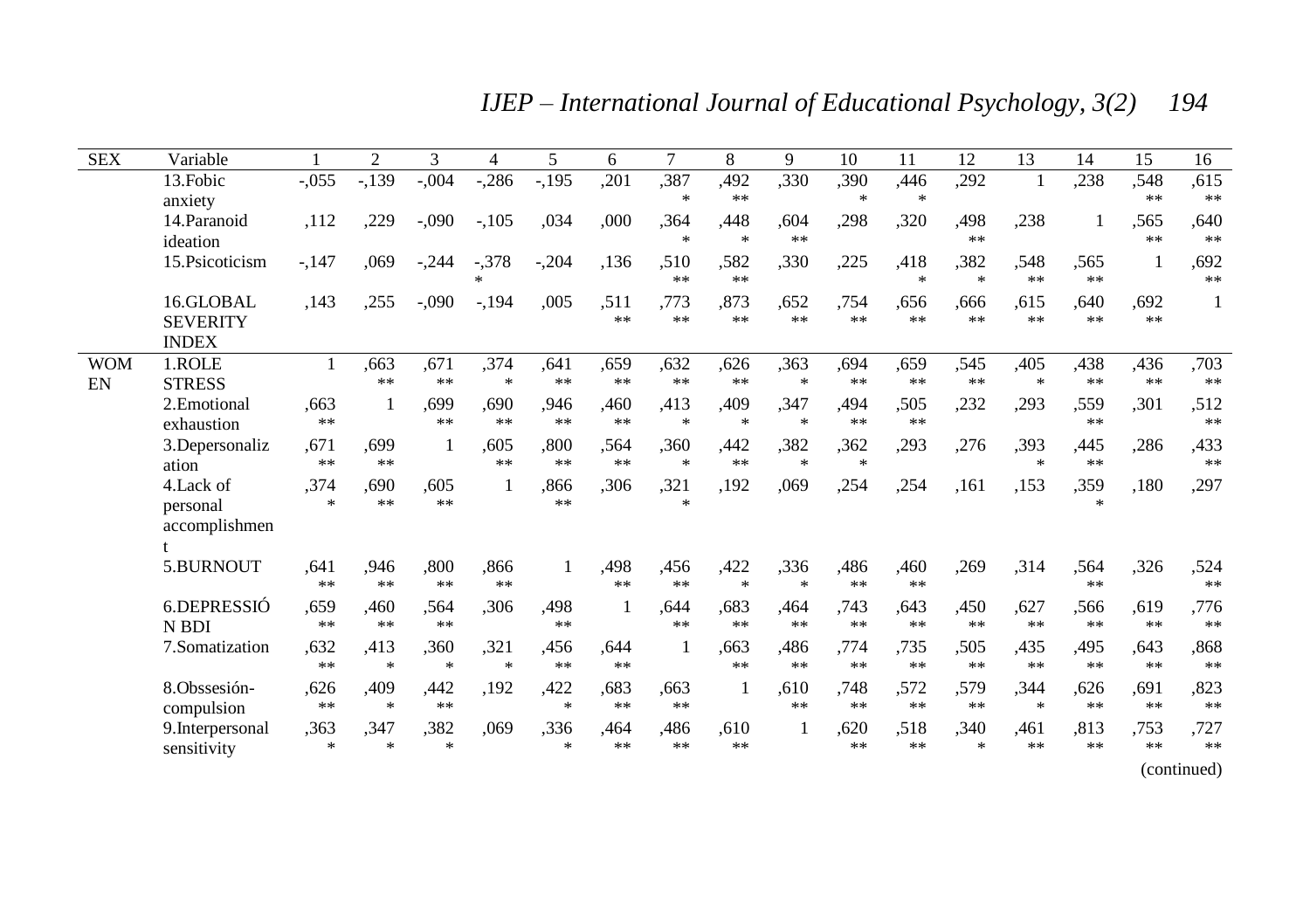| <b>SEX</b> | Variable                                     |                | 2          | 3          | 4           | 5          | 6          |            | 8              | 9          | 10           | 11                    | 12             | 13         | 14          | 15             | 16                 |
|------------|----------------------------------------------|----------------|------------|------------|-------------|------------|------------|------------|----------------|------------|--------------|-----------------------|----------------|------------|-------------|----------------|--------------------|
|            | 10.Depression                                | .694<br>$**$   | .494<br>** | .362<br>*  | ,254        | .486<br>** | .743<br>** | .774<br>** | .748<br>**     | .620<br>** |              | .791<br>**            | .496<br>**     | .485<br>** | .692<br>**  | .756<br>**     | ,933<br>$\ast\ast$ |
|            | 11. Anxiety                                  | .659<br>**     | .505<br>** | .293       | .254        | ,460<br>** | .643<br>** | ,735<br>** | .572<br>**     | .518<br>** | .791<br>$**$ | $\mathbf{I}$          | .350<br>$\ast$ | ,661<br>** | .583<br>**  | .693<br>**     | ,863<br>$\ast\ast$ |
|            | 12. Hostility                                | ,545<br>$**$   | ,232       | ,276       | .161        | ,269       | ,450<br>** | .505<br>** | .579<br>**     | ,340<br>*  | .496<br>**   | ,350<br>$\frac{1}{2}$ |                | ,113       | ,372<br>$*$ | .392<br>$\ast$ | ,539<br>**         |
|            | 13. Fobic<br>anxiety                         | ,405<br>$\ast$ | .293       | .393<br>永  | ,153        | .314       | ,627<br>** | ,435<br>** | ,344<br>$\ast$ | .461<br>** | ,485<br>**   | .661<br>**            | ,113           | 1          | .490<br>**  | .523<br>**     | ,605<br>$\ast\ast$ |
|            | 14. Paranoid<br>ideation                     | .438<br>**     | .559<br>** | ,445<br>** | .359<br>$*$ | .564<br>** | .566<br>** | .495<br>** | .626<br>**     | .813<br>** | .692<br>**   | .583<br>**            | .372<br>$\ast$ | .490<br>** | 1           | .696<br>**     | .762<br>$\ast\ast$ |
|            | 15. Psicoticism                              | ,436<br>$**$   | ,301       | ,286       | ,180        | ,326       | .619<br>** | .643<br>** | ,691<br>**     | .753<br>** | .756<br>**   | .693<br>**            | .392<br>$\ast$ | .523<br>** | .696<br>**  |                | ,849<br>**         |
|            | 16.GLOBAL<br><b>SEVERITY</b><br><b>INDEX</b> | .703<br>**     | .512<br>** | .433<br>** | ,297        | .524<br>** | .776<br>** | .868<br>** | ,823<br>**     | ,727<br>** | .933<br>**   | .863<br>**            | .539<br>**     | ,605<br>** | .762<br>**  | .849<br>**     |                    |

195 *Bermejo-Toro & Prieto-Ursúa – Sex differences in teacher stress*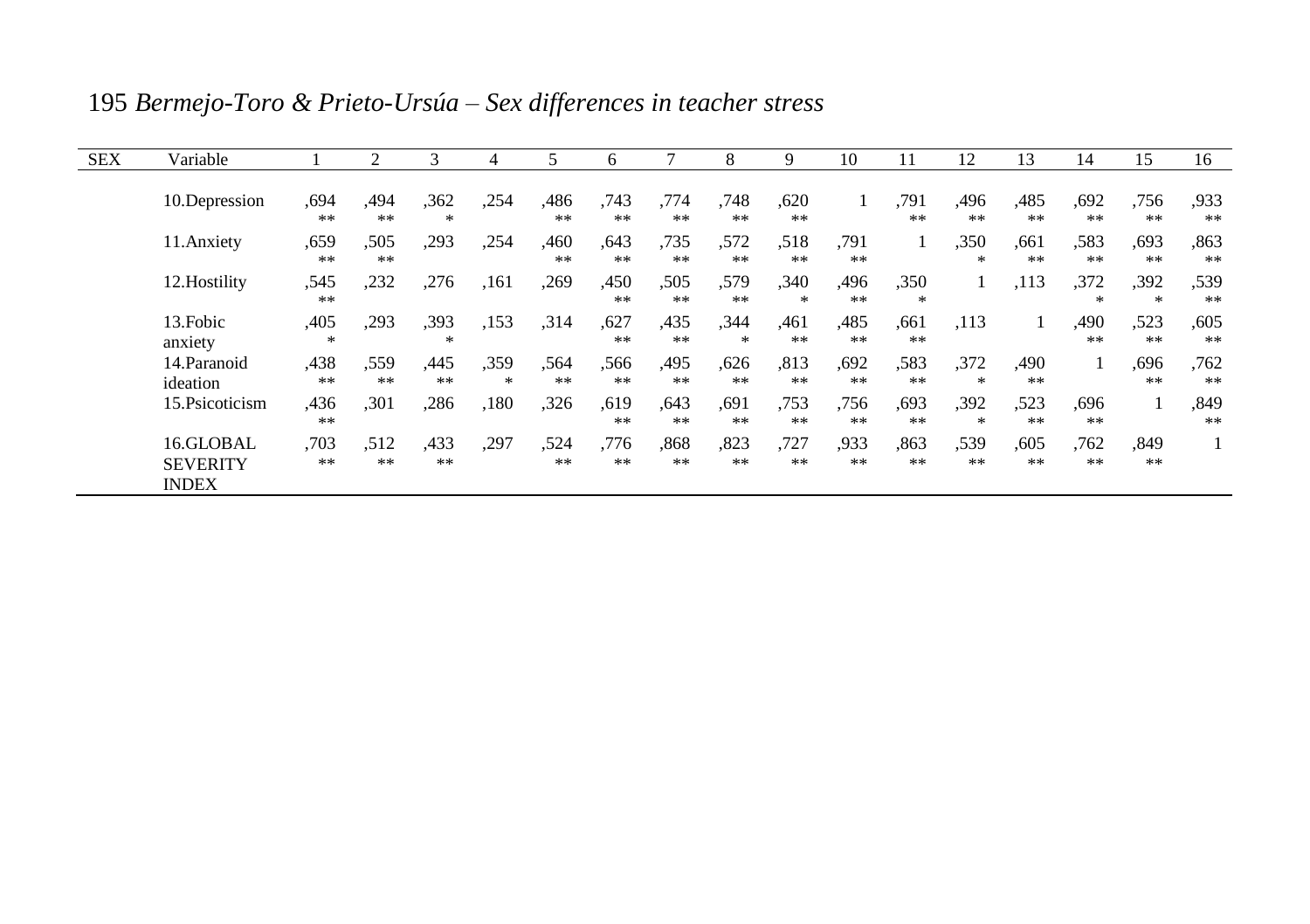#### **Discussion**

The first noteworthy result of this study is the confirmation of differences between men and women in the data referring to absenteeism (although we should keep in mind the fact that the information comes from the subjects` self-evaluation and not from official sources). Women were not found to have more frequent work leaves than men due to illness, unlike in the study of Esteve [\(1987\)](#page-25-2), but this difference is most likely due to the fact that maternity leave, included in Esteve`s study, was eliminated in our consideration of leave. However, although the number of sick leaves taken by female teachers in our study is smaller, the number of days taken on those leaves is considerably higher, as is the number of days that women missed work without it being a leave. The absence of significant differences between men and women in these variables can be due to the reduced size of the sample, what do not permit us to take out conclusions that can be applied to the teachers´ population. However it is possible to point out some dimensions of analysis about work-related teachers´ absenteeism that can be interesting to confirm in the future. This is, if this problem of absenteeism is greater among the female teachers than among the men. It can be also very relevant to analysed if individual differences in absenteeism can be related to the role of several gender variables (childcare obligations, work load, work attitudes, etc.) more than the sex variable. In fact, Bekker, Croon, and Bressers [\(2005\)](#page-24-6) have found, in a sample of nurses, that sickness absence was not higher in women. In particular they found that work-load as well as careload appeared to predict sickness absence.

This study confirms the differences between women and men in the types of illness that tend to cause them to take sick leave, with a greater number of psychiatric problems present in the female teachers, a result that coincides with the findings of other studies [\(Esteve, 1987;](#page-25-2) [Guerrero, 1996\)](#page-26-4). In our sample, it is the psychiatric problems in fact that are responsible for the greatest number of days missed on sick leave. This result is coherent with the fact of a greater proportion of psychiatric problems among women in the adult population. In fact, our data do not show a significant difference between men and women in psychiatric symptoms, but we have found significant correlations between teacher stress and burnout with psychiatric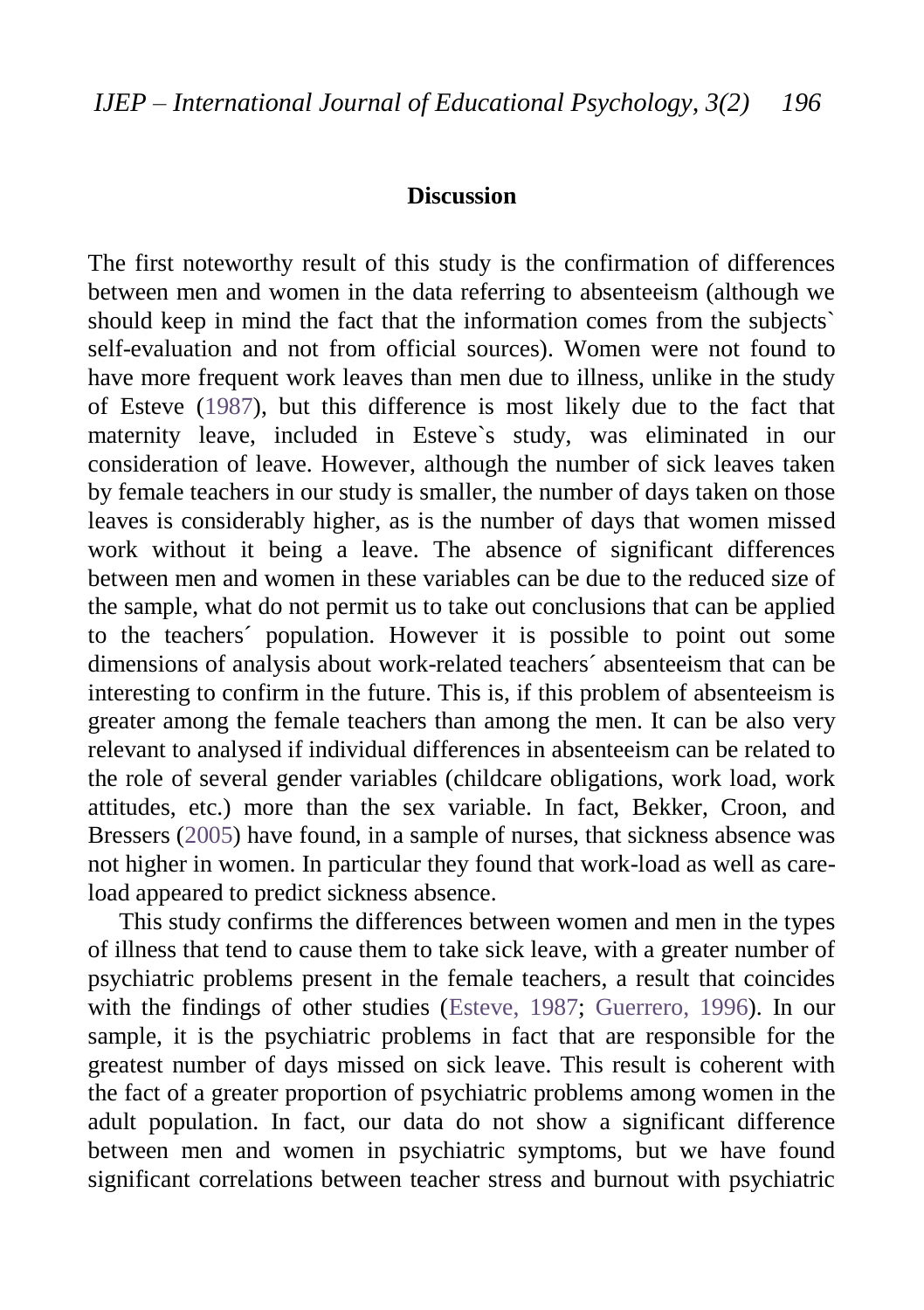symptoms among women, and no significant correlations between these variables in the case of men.

A conclusion, derived from the findings commented on above, and coinciding with other previous research, can be drawn. This is, male and female teachers suffer a similar level of teacher uneasiness. Depending if the teacher is female or male, the uneasiness could manifest differently. Particularly, there are differences in psychiatric symptoms related to teacher stress or burnout. Among women this relationship seems to be stronger than in men. There are also differences in the various types of medical problems that affect male and female teachers.

One of the more interesting objectives of the research however was to try to shed new light on the contradictory results that had emerged regarding the differences in the levels of stress and burnout in men and women. Although, as we have hypothesized scores in burnout and in its three dimensions are higher among men, our data does not show significant differences between the groups in the average levels of burnout or role stress, and the size effects are small.

Our findings do not coincide, then, with other studies that show differences between men and women in levels of burnout [\(Cordeiro et al.,](#page-25-4)  [2003;](#page-25-4) [Greenglass et al, 1990;](#page-26-9) [Manassero et al, 1995;](#page-26-3) [Moreno-Jiménez et al,](#page-27-3)  [2000\)](#page-27-3), because of our research indicates very similar scores in this dimension in both sexes, in the direction that Eichinger (2000) pointed out. Eichinger [\(2000\)](#page-25-3) as well as other authors recently, assert that maybe, better than focusing research on biological differences between men and women, it would be interesting to develop studies on gender orientation in coping styles that both, men and women, use to handle the environmental demands.

And finally, this study does not show significant differences in the symptomatology of depression between men and women, thus coinciding with the study carried out by Matud et al. [\(2002\)](#page-26-5). This result is interesting because it is established the higher prevalence of depressive disorders among women in general population [\(WHO, 2000\)](#page-27-6). The lack of significant differences in our research can be due, as we said above, to little sample size. However, to the extent that this result coincide with the results of another studies it can be possible to think about another reasons. This is, it would be that teachers´ population do not reproduce psychopathological patterns of the general population, not only because teachers present a bigger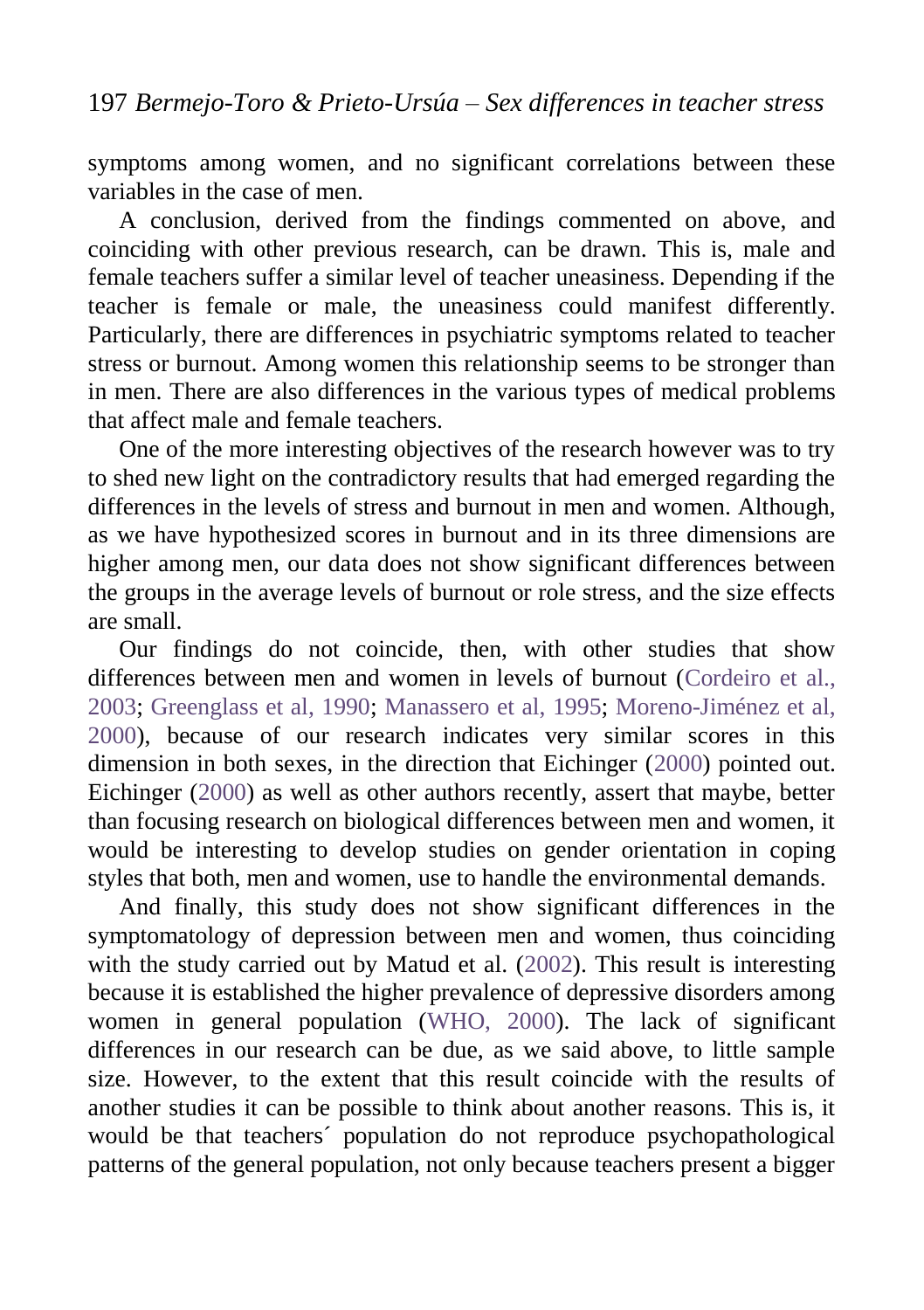percentage of mental health problems, but also because of changes in the relation men-women in the incidence rates of these problems. Also, it can be possible that the characteristic processes and particular dimensions of a high index of burnout would be the variables that contribute to diminish differences between people affected by them.

It is necessary to continue this line of research in the future. Only then will we be able to confirm the presence or absence of sex differences in problems involving work stress and determine which variables could explain the contradictory results obtained regarding these problems.

#### **References**

- <span id="page-24-1"></span>Abraham, A. (1986). Testimonios sobre las vivencias de las mujeres docentes. In A. Abraham, *El enseñante es también una persona* (pp. 105-124). Barcelona: Gedisa.
- <span id="page-24-5"></span>American Psychological Association (2002). *Manual de estilo para publicaciones de la American Psychological Association. 5ª edición*. México: Manual Moderno.
- <span id="page-24-2"></span>Antoniou, A.S., Polychromi, F. & Vlachakis, A.N. (2006). Gender and age differences in occupational stress and professional burnout between primary and high-school teachers in Greece. *Journal of Managerial Psychology, 21*(7), 682-690. doi: [10.1108/02683940610690213](http://dx.doi.org/10.1108/02683940610690213)
- Beck, A.T., Rush, A.J., Shaw, B.F. & Emery, G. (1979). *Cognitive Therapy of Depression*. New York: Guilford Press.
- <span id="page-24-3"></span>Beer, J. & Beer, J. (1992). Burnout and stress, depression and self-steem of teachers. *Psychological Reports, 71*, 1331-1336.
- <span id="page-24-6"></span>Bekker, M. H., Croon, M. A. & Bressers, B. (2005). Childcare involvement, job characteristics, gender and work attitudes as predictors of emotional exhaustion and sickness absence. *Work & Stress, 19*(3), 221-237. doi: [10.1080\02678370500286095](http://dx.doi.org/10.1080/02678370500286095)
- <span id="page-24-4"></span>Byrne, B. M. (1991). Burnout: Investigating the impact of background variables for elementary, intermediate, secondary and university educators. *Teaching and Teacher Education: An International Journal of Research, 7*, 197-209. doi: [10.1016/0742-051X\(91\)90027-M](http://dx.doi.org/10.1016/0742-051X(91)90027-M)
- <span id="page-24-0"></span>Byrne, B.M. (1999). The Nomological Network of Teacher Burnout: A Literature Review and Empirically Validated Model. In R.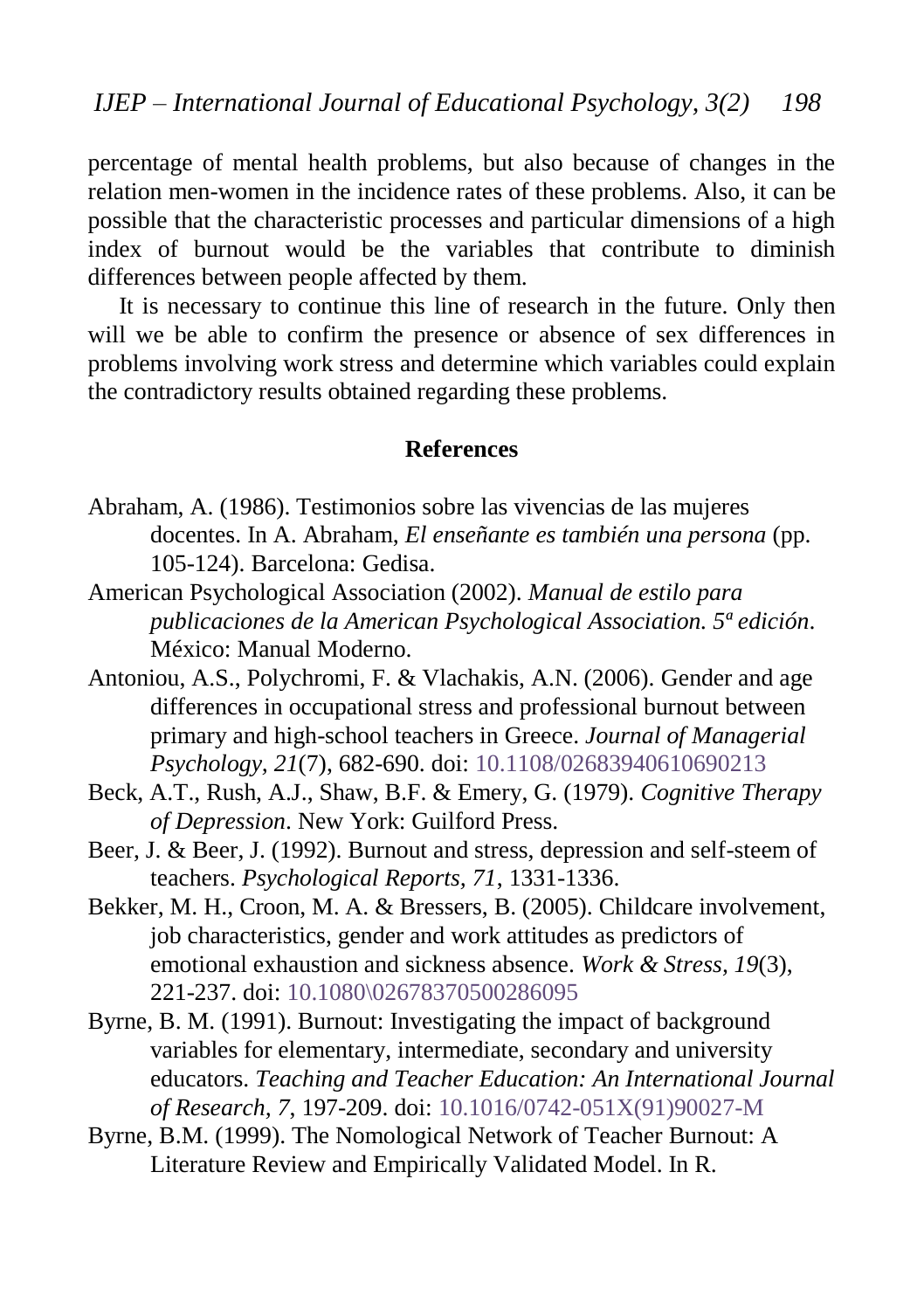199 *Bermejo-Toro & Prieto-Ursúa – Sex differences in teacher stress*

Vandenberghe and A. M. Huberman (Eds.), *Understanding and Preventing Teacher Burnout* (pp.15-37). New York: Cambridge University Press.

- <span id="page-25-5"></span>Capel, S.A. (1992). Stress and *burnout* in teachers. *European Journal of Teacher Education, 15,* 197-211.
- <span id="page-25-4"></span>Cordeiro, J.A., Guillén, C.L., Gala, F.J., Lupiani, M., Benítez, A. & Gómez, A. (2003). Prevalencia del Síndrome de *Burnout* en los maestros. Resultados de una investigación preliminar. *Psicología.com, 7* (1). Retrieved from [http://www.psiquiatria.com](http://www.psiquiatria.com/)
- <span id="page-25-6"></span>Cox, T., Tisserand, M. & Taris, T. (2005). The conceptualization and measurement of burnout: Questions and directions. *Work & Stress, 19* (3), 187-191. doi[: 10.1080\02678370500387109](http://dx.doi.org/10.1080/02678370500387109)
- Derogatis, L.R. (1977). *SCL-90-R, Administration, Scoring and Procedures Manual I for the Revised Version of the SCL-90.* Baltimore: John Hopkins University Press.
- <span id="page-25-0"></span>Durán, A., Extremera, N., Rey, L., Fernández-Berrocal, P. y Montalbán, F. M. (2006). Predicting academic *burnout* and *engagement* in educational settings: Assessing the incremental validity of perceived emotional intelligence beyond perceived stress and general selfefficacy. *Psicothema, 18 supl.,* 158-164.
- <span id="page-25-3"></span>Eichinger, J. (2000). Job Stress and Satisfaction Among Special Education Teachers: effects of gender and social role orientation*. International Journal of Disability, Development and Education, 47*(4), 397-412. doi: [10.1080\713671153](http://dx.doi.org/10.1080/713671153)
- <span id="page-25-2"></span>Esteve, J.M. (1987). *El malestar docente.* Barcelona: Laia.
- <span id="page-25-1"></span>Gil-Monte, P.R., Carlotto, M.S., & Gonçalves Câmara, S. (2011). Prevalence of burnout in a sample of Brazilian teachers. *The European Journal of Psychiatry*, *25*(4), 205-212. doi: [10.4321/S0213-](http://dx.doi.org/10.4321/S0213-61632011000400003) [61632011000400003](http://dx.doi.org/10.4321/S0213-61632011000400003)
- Gonzalez de Rivera, JL, De las Cuevas, C, Rodriguez-Abuin, M & Rodriguez-Pulido, F. (2002). *El cuestionario de 90 síntomas. Adaptación española del SCL-90-R*. Madrid: Publicaciones de Psicología Aplicada, TEA Ediciones.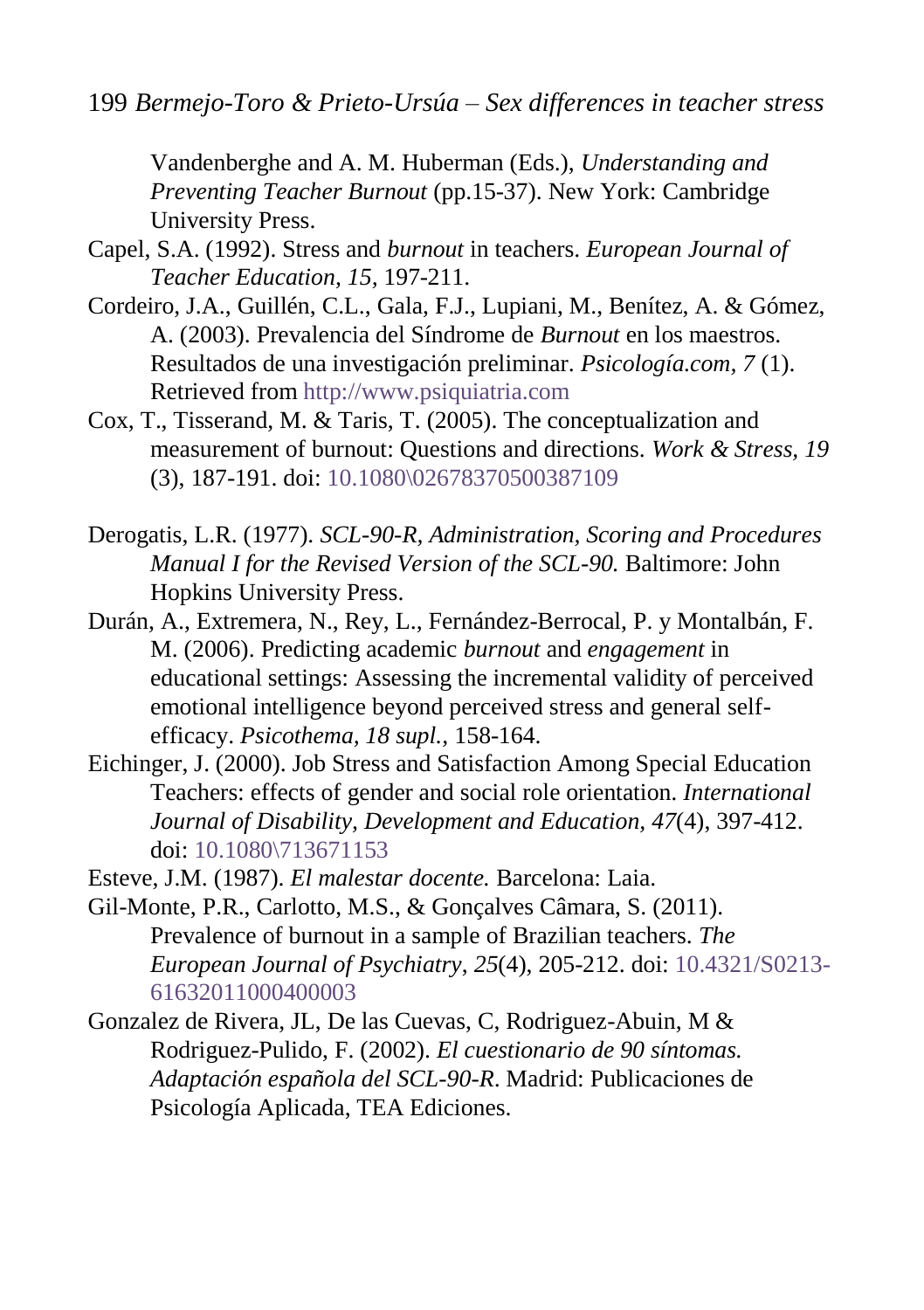- <span id="page-26-9"></span>Greenglass, E.R., Burke, R.J. & Ondrack, M. (1990). A gender-role perspective of coping and burnout. *Applied Psychology: An International Review, 39*(1), 5-27.
- <span id="page-26-4"></span>Guerrero, E. (1996). Estudio preliminar al síndrome de burnout. *Ciencia Psicológica, 3*, 63-76.
- <span id="page-26-1"></span>Kokkinos, C. M. (2007). Job stressors, personality and *burnout* in primary school teachers. *British Journal of Educational Psychology, 77*, 229- 243. doi: [10.1348\000709905X90344](http://dx.doi.org/10.1348/000709905X90344)
- <span id="page-26-0"></span>Kyriacou, C. (2001). Teacher stress: directions for future research. *Educational Review, 53* (1), 27-35. doi: [10.1080\00131910120033628](http://dx.doi.org/10.1080/00131910120033628)
- <span id="page-26-10"></span>Lau, P.S.Y., Yuen, M.T. & Chan, R.M.C. (2005). Do demographic characteristics make a difference to burnout among Hong Kong secondary school teachers?. *Social Indicators Research, 71*, 495-516. doi: [10.1007\s11205-004-8033-z](http://dx.doi.org/10.1007/s11205-004-8033-z)
- <span id="page-26-7"></span>León-Rubio, J.M., León-Pérez, J.M. & Cantero, F.J. (2013). Prevalencia y factores predictivos del burnout en docentes de la enseñanza pública: el papel del género. *Ansiedad y Estrés, 19*(1), 11-24.
- <span id="page-26-11"></span>Ley Orgánica 15/99 of December 13 on Personal Data Protection.
- <span id="page-26-3"></span>Manassero, M.A., Fornés, J., Fernández, M.C., Vázquez, A. & Ferrer, V.A. (1995). «*Burnout* » en la enseñanza: análisis de su incidencia y factores determinantes. *Revista de Educación, 308*, 241-266.
- <span id="page-26-6"></span>Martínez-Abascal, M. & Bornás, X. (1992). Malestar docente, atribuciones y desamparo aprendido: un estudio correlacional. *Revista española de pedagogía*, 193, 563-580.
- <span id="page-26-5"></span>Matud, M.P., García, M.A. & Matud, M.J. (2002). Estrés laboral y salud en el profesorado: un análisis diferencial en función del género y del tipo de enseñanza. *International Journal of Clinical and Health Psychology, 2* (3), 451-465.
- <span id="page-26-8"></span>Maslach, C., Schaufeli, W.B. & Leiter, M.P. (2001). Job burnout. *Annual Review of Psychology*, *52*(1), 397-422. doi: [10.1146/annurev.psych.52.1.397](http://dx.doi.org/10.1146/annurev.psych.52.1.397)
- <span id="page-26-2"></span>Mearns, J., & Cain, J. E. (2003). Relationships between teachers' occupational stress and their *burnout* and distress: Roles of coping and negative mood regulation expectancies. *Anxiety, Stress and Coping*, 16, 71-82. doi: [10.1080/1061580021000057040](http://psycnet.apa.org/doi/10.1080/1061580021000057040)